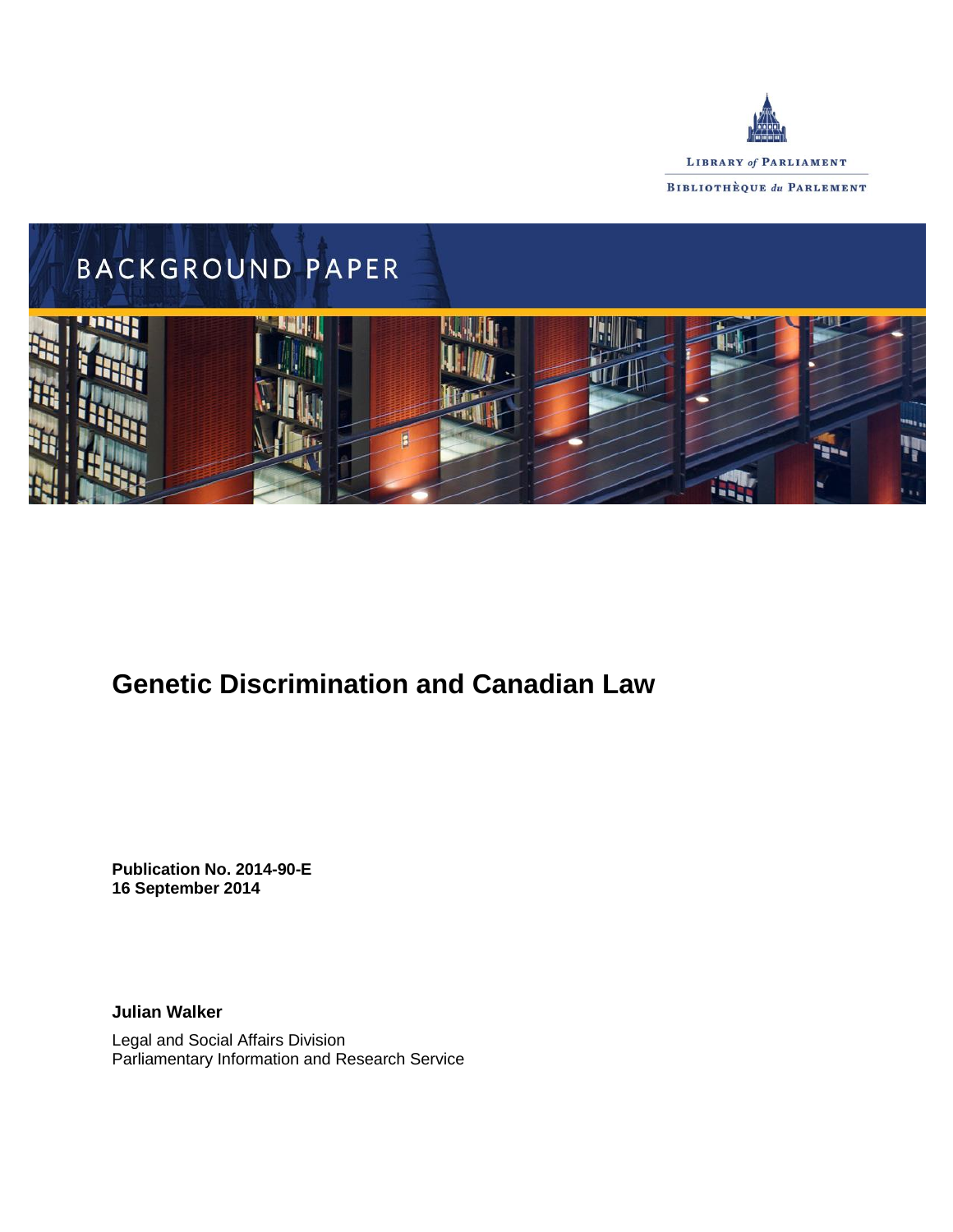Library of Parliament *Background Papers* provide in-depth studies of policy issues. They feature historical background, current information and references, and many anticipate the emergence of the issues they examine. They are prepared by the Parliamentary Information and Research Service, which carries out research for and provides information and analysis to parliamentarians and Senate and House of Commons committees and parliamentary associations in an objective, impartial manner.

© Library of Parliament, Ottawa, Canada, 2014

*Genetic Discrimination and Canadian Law* (Background Paper)

Publication No. 2014-90-E

Ce document est également publié en français.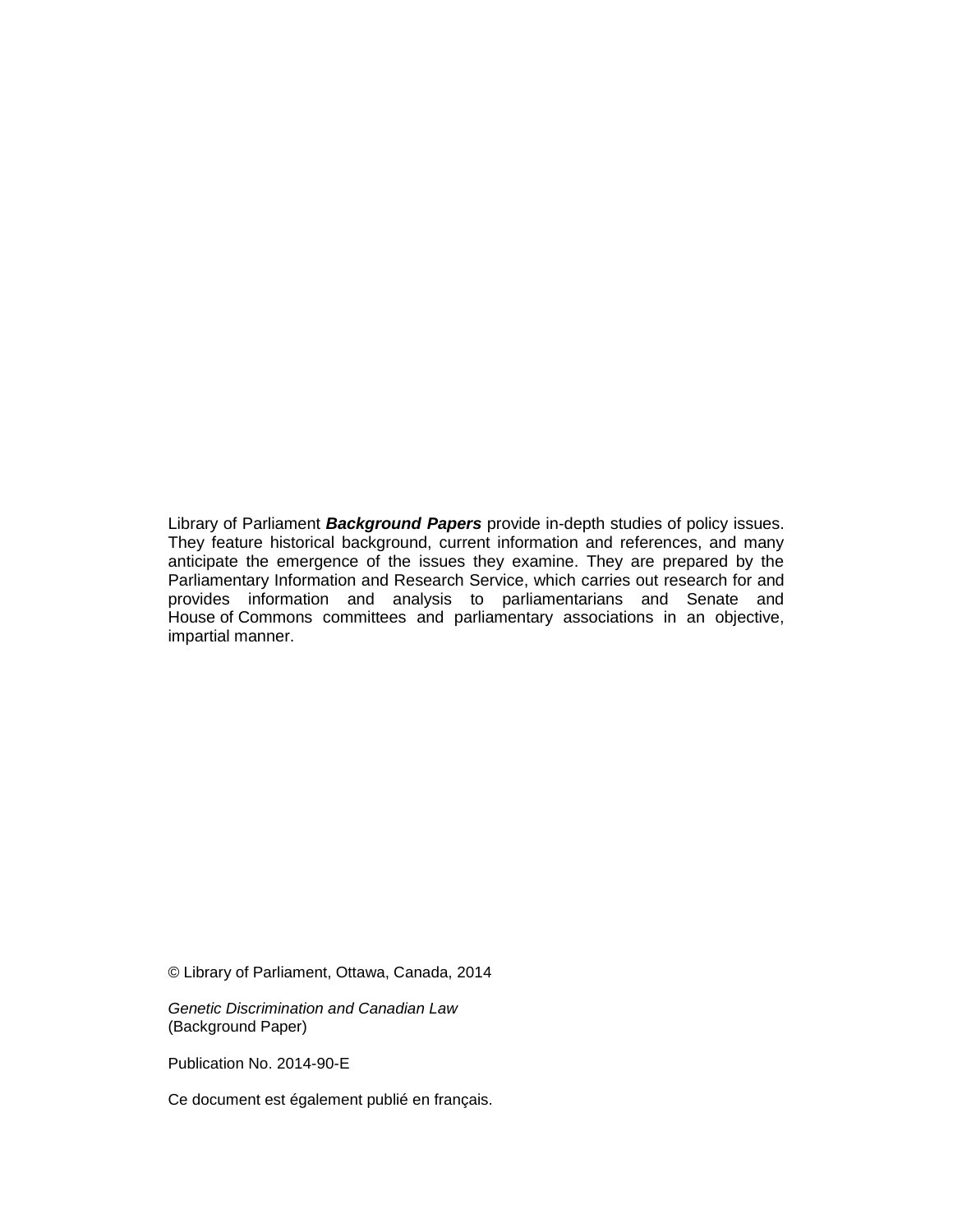# **CONTENTS**

| $\mathbf{1}$   |     |       |  |
|----------------|-----|-------|--|
| $\overline{2}$ |     |       |  |
|                | 2.1 |       |  |
|                | 2.2 |       |  |
|                |     | 2.2.1 |  |
|                |     |       |  |
|                |     |       |  |
| 3              |     |       |  |
|                | 3.1 |       |  |
|                | 3.2 |       |  |
|                | 3.3 |       |  |
| 4              |     |       |  |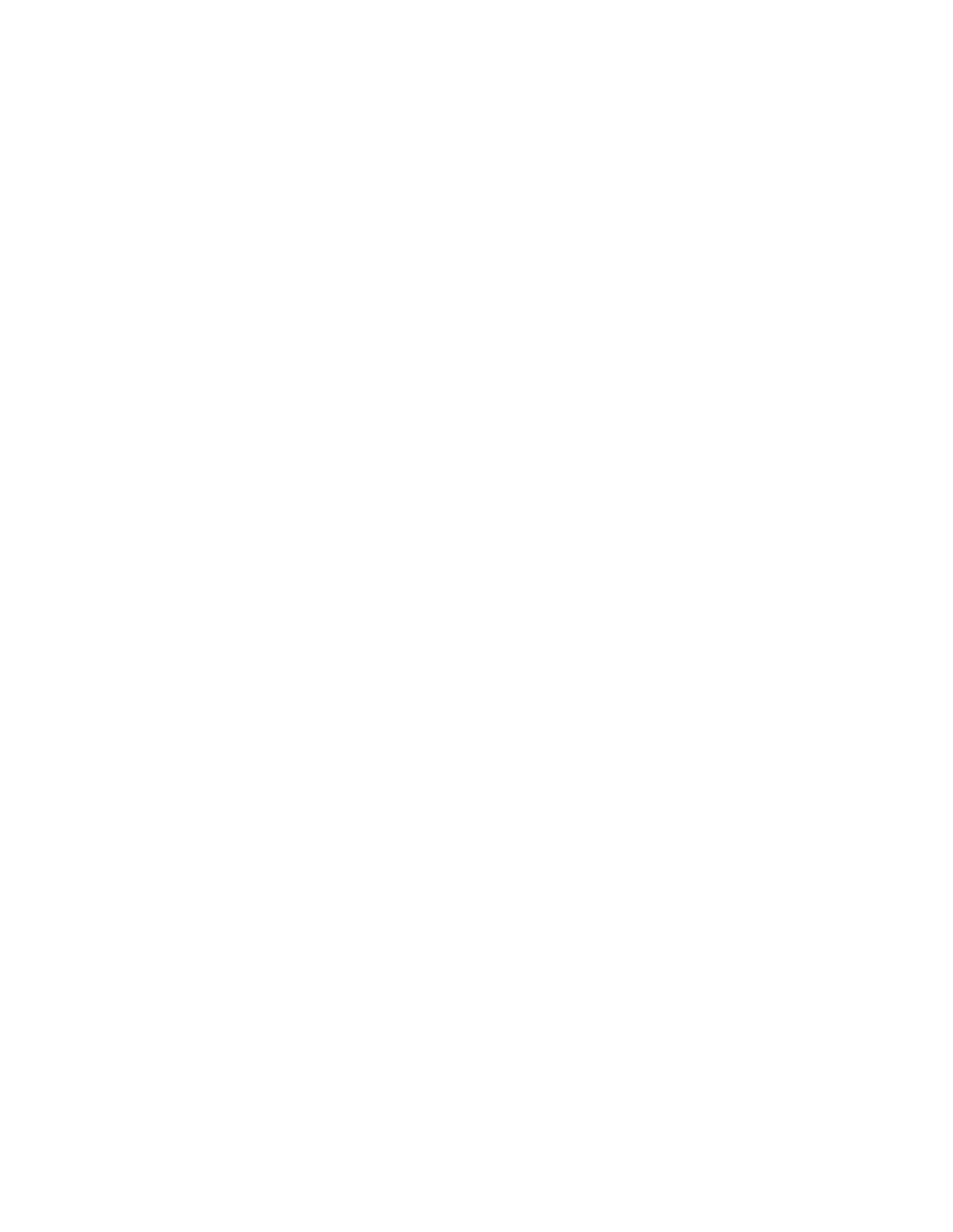# **1 INTRODUCTION**

Genetic testing, which involves the analysis of a person's chromosomes, genes, or gene products (proteins) to identify the presence of specific traits, can have many benefits. It allows people to learn about their parentage and ancestral origins and is helping scientists to map prehistorical routes of human migration.<sup>1</sup> It can be used to diagnose genetic conditions (diagnostic testing) or to identify a predisposition to a genetic disease (predictive testing). This information can help people initiate appropriate treatment early and adopt lifestyles that will minimize the possible harm of a genetic condition. It can guide the selection of pharmacologic therapies and can identify patients who are candidates for gene therapy, which uses various techniques to replace, correct, suppress, or eliminate a mutated gene.<sup>2</sup>

The possibility of improving outcomes and cost-effectiveness by tailoring therapy to a patient's genetic profile has prompted government funding in the emerging field of "personalized medicine."<sup>3</sup> Although, at present, relatively few tests for genetic conditions are widely recognized as reliable, and while a positive test result does not necessarily predict the onset or severity of an illness, it is expected that genetic testing will continue to open up new areas of medical knowledge and new options for treatment.<sup>4</sup> New tests are being developed at a rapid pace  $-$  as of November 2014, over 24,000 tests for more than 5,000 conditions have been registered with US National Institutes of Health – and these will increasingly become available.<sup>5</sup>

Genetic information can, however, also be used to discriminate against someone. For example, a genetic test could reveal that a person who is otherwise in good health has a higher risk of one day requiring advanced health care or being unable to work because of an inherited condition. This information could affect how decisions are made in such matters as insurance and employment. If an applicant for insurance has a higher risk for a certain disease, then that applicant presents a higher risk to the insurer of having to make payments for health coverage or life insurance. This may affect the terms of any policy offered to the applicant. Similarly, an employer may be less willing to hire a job applicant who is genetically at high risk of developing an illness or genetic condition.

Although the long-term ethical and legal consequences of genetic testing for employment matters, insurance contracts, and preventive medicine and treatment are not yet fully known, cases of alleged genetic discrimination have been emerging in different parts of the world, prompting calls from concerned citizens for government action. $<sup>6</sup>$ </sup> Canadian media have reported incidents of insurance companies discriminating against applicants on the basis of their potential to be affected by inherited genetic conditions.<sup>7</sup> Witnesses before the Standing Senate Committee on Human Rights testified that some medical patients are reporting experiences of genetic discrimination and some are declining genetic testing that could help with their treatment because they fear being discriminated against by insurance companies.<sup>8</sup>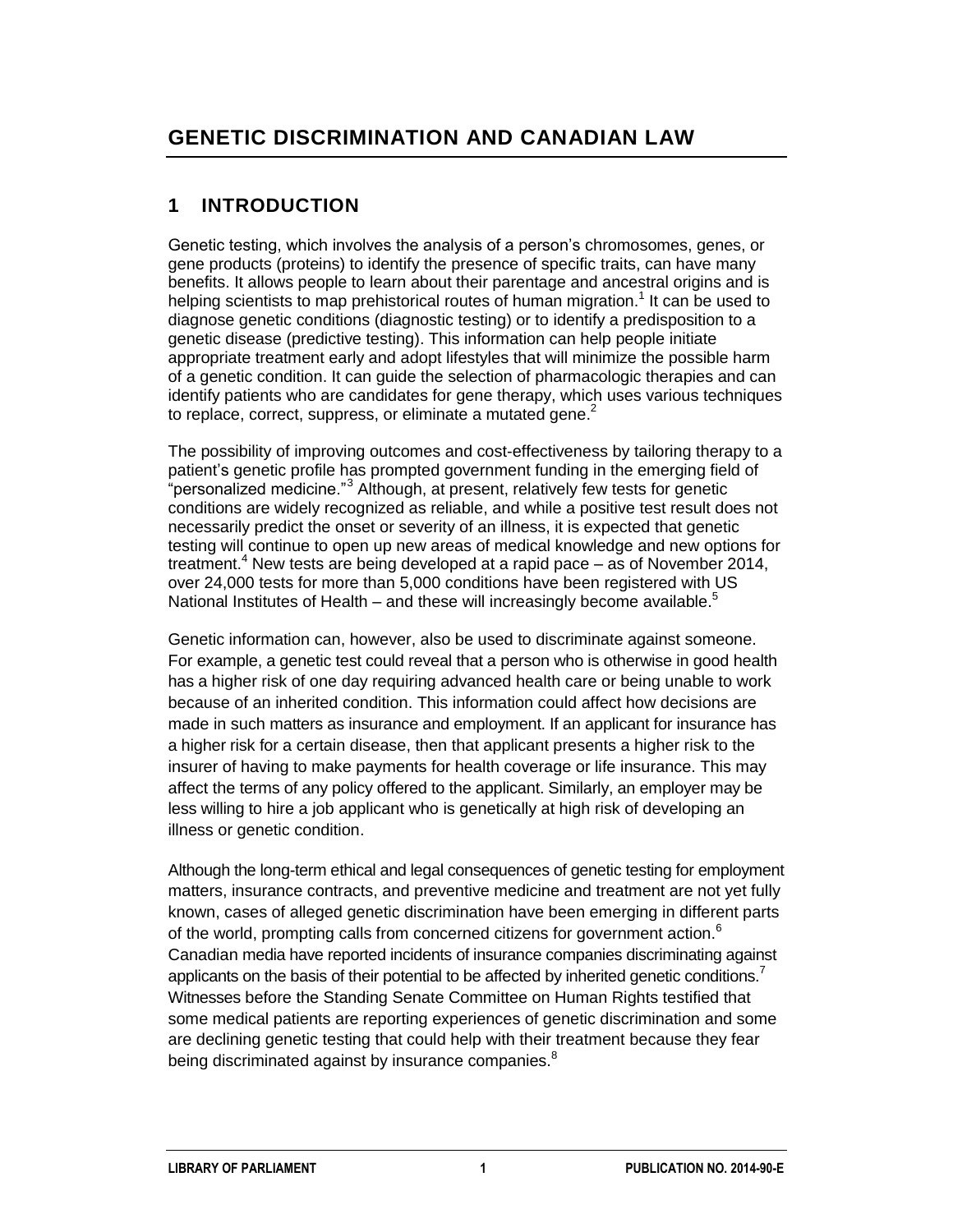Several national governments – for example, in the United States, Australia and a number of European countries – have taken legislative action to address genetic discrimination. While Canadian human rights laws, insurance laws and privacy laws do contain provisions that seek to minimize unjustifiable discrimination and prevent improper access to or use of personal information, at present no laws in Canada provide specific protection against genetic discrimination.

This paper first reviews international instruments and approaches used in other countries before examining the Canadian laws that are relevant to the topic of genetic discrimination.

# **2 INTERNATIONAL PERSPECTIVES**

### **2.1 TREATIES**

In the 1990s the Human Genome Project, a large-scale international scientific research effort, <sup>9</sup> mapped the full sequence of human genes. As its discoveries were publicly announced, concerns mounted over the ethical and legal issues raised by genetic testing and genetic manipulation. This led to the passing of new laws, industry policies and international treaties in the decade that followed.

The United Nations Educational, Scientific and Cultural Organization (UNESCO) has advocated for all states to provide protection from discrimination based on genetic data or genetic characteristics. In 2003, it adopted the *Universal Declaration on the Human Genome and Human Rights*, <sup>10</sup> which in addition to seeking to protect the human genome from improper manipulations that may endanger the identity and physical integrity of future generations, also intends to prevent genetic discrimination and any use of genetic information that would be contrary to human dignity and human rights. Similarly, UNESCO's 2012 *International Declaration on Human Genetic Data* sets out ethical principles that should govern the use of human genetic information and seeks to ensure that such information is:

not used for purposes that discriminate in a way that is intended to infringe, or has the effect of infringing human rights, fundamental freedoms or human dignity of an individual or for purposes that lead to the stigmatization of an individual, a family, a group or communities.<sup>1</sup>

In Europe, most members of the Council of Europe have signed, if not yet ratified, the *Convention on Human Rights and Biomedicine*.<sup>12</sup> Signatory states<sup>13</sup> are required to bring their laws into conformity with the principles of the Convention. Article 11 of the Convention generally prohibits "any form of discrimination against a person on grounds of his or her genetic heritage."<sup>14</sup>

On 7 May 2008, the *Additional Protocol to the Convention on Human Rights and Biomedicine, concerning Genetic Testing for Health Purposes* was adopted by the Committee of Ministers of the Council of Europe; this expands upon the Convention's provisions pertaining to genetic testing in order to define and safeguard the pertinent rights.<sup>15</sup> To date, only a few states have signed and ratified the Protocol.<sup>16</sup>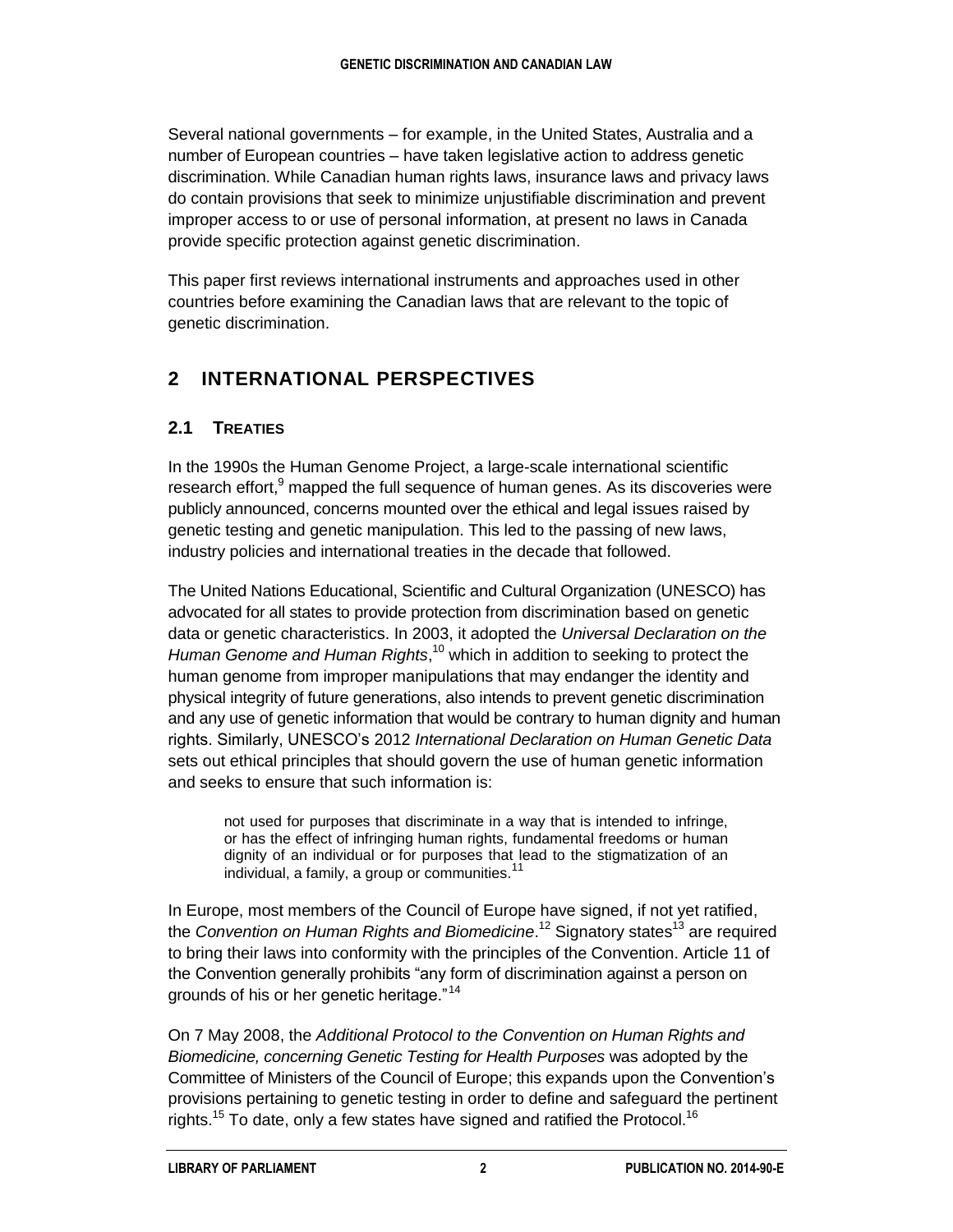#### **2.2 FOREIGN LEGISLATION**

Countries that have passed laws to address genetic discrimination have taken various approaches. One of these is to impose limitations on contractual liberties in employment or insurance.<sup>17</sup> This may include adding general prohibitions to human rights legislation against discrimination on the basis of genetic characteristics<sup>18</sup> or creating specific legal rules for insurance providers and employers. For instance, insurers and employers may be prohibited from requesting that a client or applicant undertake genetic testing or provide previous test results; or, they may simply be prohibited from using test results in making certain types of decisions that could discriminate adversely against a client or applicant (such as in the calculation of payments to an insured or the assignment of particular tasks to an employee).

Another approach to genetic discrimination has been to adopt more sophisticated privacy legislation to protect genetic data from being collected, used and disclosed without the consent of those involved, subject to certain exceptions. Some jurisdictions have developed laws to protect the rights of patients and to give them greater say over their health information, how it may be used, and in what context.<sup>1</sup>

#### 2.2.1 FRANCE

After undertaking a review of its legislation in 1999, France made a number of amendments to various laws to ensure that they respect the general principle of nondiscrimination with regard to genetic characteristics. Laws covering employment and labour, $^{20}$  health, criminal law and insurance, $^{21}$  as well as general civil rights, were modified to tightly control the full process of genetic testing, from pre-contract testing through to the fulfilment of contractual obligations. These amendments represent a very restrictive approach, ensuring that no unauthorized genetic information can be used by insurance companies in dealing with their clients or by employers in hiring or retaining their employees. Although these amendments serve to broadly prohibit discrimination on the basis of genetic characteristics,  $^{22}$  they also stipulate that genetic tests may be taken only for valid medical or scientific purposes $^{23}$  and set out penalties for using genetic information for other purposes. $24$  For instance, the *Penal Code* now states that the use of information about an individual that has been obtained by studying his or her genetic characteristics other than for medical purposes or scientific research is punishable with one year's imprisonment and a fine of  $\epsilon$ 15,000.<sup>25</sup>

#### 2.2.2 UNITED STATES

The United States passed the *Genetic Information Nondiscrimination Act of 2008*<sup>26</sup> (GINA), which is limited to addressing genetic testing in the context of health insurance and employment. It does not cover life insurance, disability insurance or long-term care insurance. $^{27}$  It regulates when genetic testing may be done for research purposes; confirms that, for the purposes of this law, references to "genetic information of an individual" include a fetus or an embryo; amends a number of other pieces of federal U.S. legislation to prohibit a group health plan from adjusting premium or contribution amounts for a group on the basis of genetic information; imposes penalties for any contraventions of the Act; and permits individuals to make complaints against employers regarding discrimination.<sup>28</sup> GINA does prescribe certain situations in which genetic testing may be required or requested (such as "for genetic monitoring of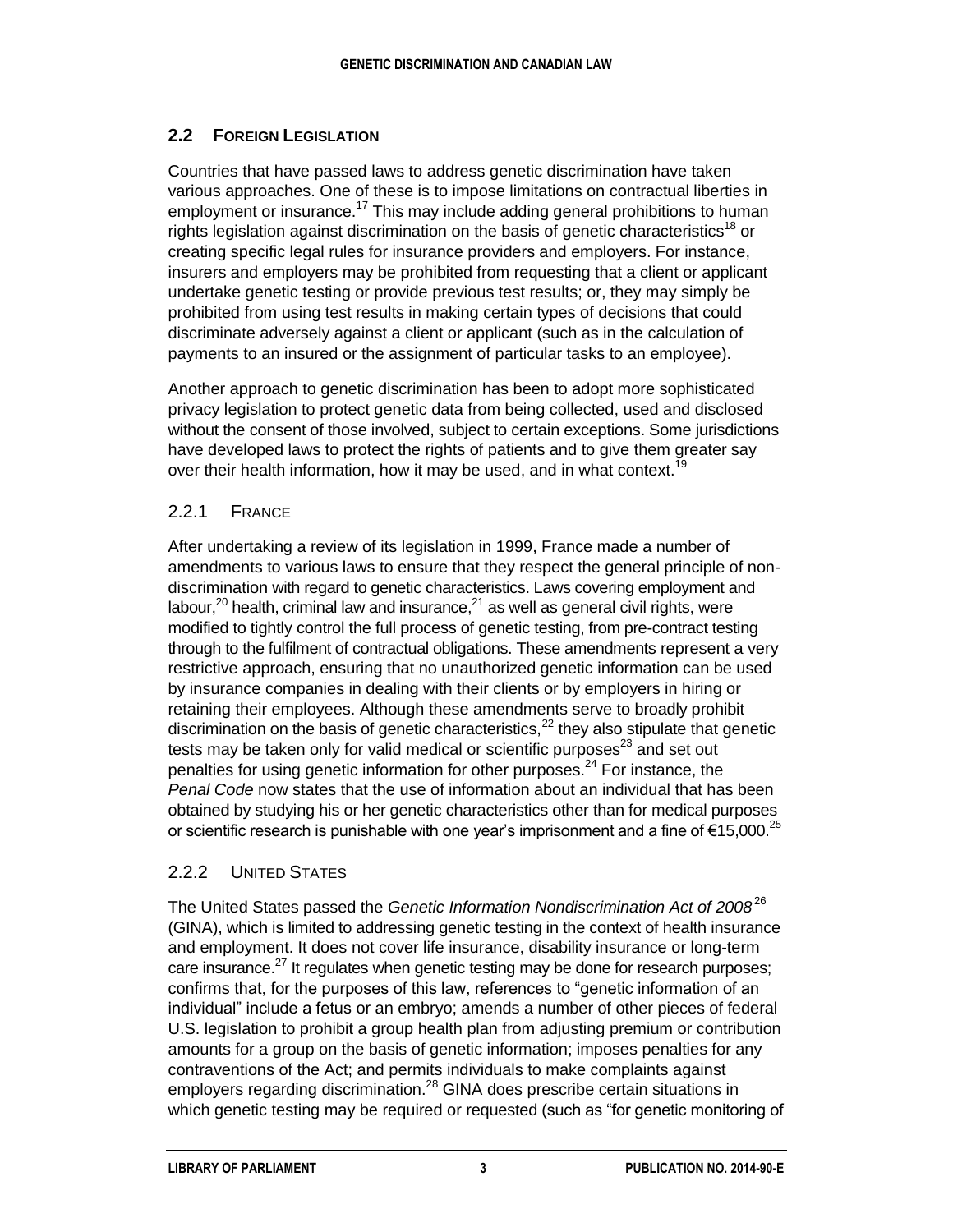the biological effects of toxic substances in the workplace"), as well as how such information must be treated confidentially.<sup>29</sup>

Ultimately, GINA prohibits employers, employment agencies and labour organizations from discriminating against individuals because of genetic information $30$ and limiting or classifying them because of genetic information in any way that would adversely affect their status or deprive them of employment opportunities.

The GINA makes it clear that a health insurance issuer may not require a genetic test,  $31$  impose a "preexisting condition exclusion on the basis of genetic information"  $32$ in their insurance policies, or exclude any benefits based on such a pre-existing condition. It does not, however, preclude a group health insurance provider from obtaining or using the results of a genetic test in making a determination regarding payments after a claim; this appears to mean that the results of genetic testing may in fact be used to calculate the amount of the payments paid out to insured persons under a particular plan. $^{33}$  Only the minimum amount of information necessary to accomplish any intended purpose may be obtained, however.

#### 2.2.3 THE UNITED KINGDOM

The United Kingdom has taken a non-legislative approach to genetic discrimination. In 2007, the government undertook a comprehensive review of its anti-discrimination laws and decided against adding any prohibitions against discriminating on the grounds of genetic characteristics.<sup>34</sup> Insurance providers and employers are legally responsible for handling genetic information in accordance with the *Data Protection Act 1998*,<sup>35</sup> which, similarly to Canada's privacy laws discussed below, provides rules for the gathering and use of personal information.

The insurance industry in the United Kingdom has, however, voluntarily implemented a restrictive agreement on the use of genetic testing in certain circumstances since 2001. The basic terms of the *Concordat and Moratorium on Genetics and Insurance* adopted by the Association of British Insurers are that customers will neither be asked to, nor be put under any pressure to, undergo a predictive genetic test in order to obtain insurance or to disclose any predictive or diagnostic genetic test results acquired as part of clinical research or after the policy has started, whether their own test or that of another person (i.e., a blood relative).<sup>36</sup> Exceptions are made for certain situations, however. Customers may be required to disclose the results of predictive genetic tests for life insurance policies over £500,000, or critical illness insurance over £300,000, or for income protection insurance that pays annual benefits over £30,000. When the cumulative value of insurance exceeds these financial limits, insurers may seek information about, and customers must disclose, the results of tests approved by the Genetics and Insurance Committee $37$  for use for a particular insurance product, subject to the restrictions in the Concordat.

Furthermore, insurers are permitted to seek, with customers' consent, access to certain family medical history, diagnostic (but not predictive) genetic test results, and reports from general practitioners in order to accurately price the additional risk from any health problems an applicant discloses. An appeals mechanism has been devised for any disputes or complaints about how genetic information has been used by insurers.<sup>38</sup>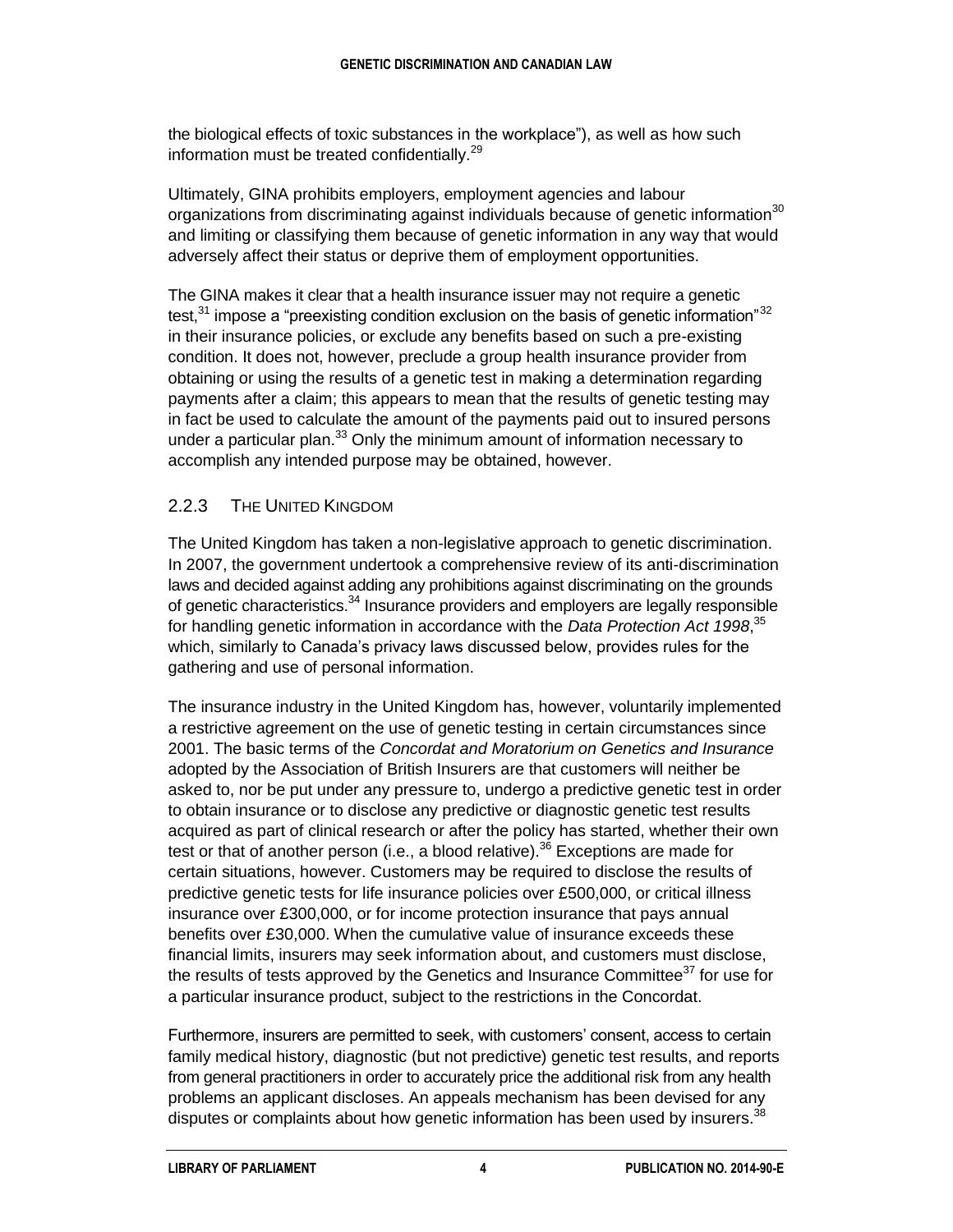# **3 GENETIC DISCRIMINATION AND CANADIAN LAW**

No laws in Canada explicitly address genetic discrimination, and no court cases have directly examined the scope of any legal protection Canadians might have from genetic discrimination. However, basic rights contained in existing laws, and interpretations thereof, allow for some analysis of how any future cases of genetic discrimination might be handled.<sup>39</sup>

In 2013 a team of academics reviewed the law relevant to genetic discrimination and concluded that, while no cases have as yet taken up this issue, this "does not suggest that" such discrimination does not take place. $40$  The researchers found 468 tribunal and court decisions that examined a genetic predisposition as part of "describing the causal origins of health related conditions" in various areas of the law, including "criminal, family, workers' compensation and tort." For instance, in some cases, "genetic predisposition was used to argue whether the claimant's condition was inherited rather than related to the workplace or the negligence of the defendant" or to "explain the origin of a mental health condition in addressing the issue of criminal responsibility." The authors warned that the case law suggests that there is a "tendency to describe the underlying basis of health and disease as genetic," and that this can downplay "the complexity of causal factors of disease" and the "social determinants of health and disability." This conclusion is meant to caution policymakers to consider that a tendency to place too much emphasis on genetic factors is a concerning consequence of genetic testing.

### **3.1 HUMAN RIGHTS LAWS IN CANADA**

Discrimination in Canada is addressed primarily under federal, provincial and territorial human rights laws. As "human rights" are not explicitly listed under the enumerated heads of power in sections 91 and 92 of Canada's Constitution,<sup>41</sup> laws that address human rights concerns have been passed at the federal, provincial and territorial levels to respond to various matters within those jurisdictions.<sup>42</sup> While there is some diversity among Canadian human rights laws, the principles and enforcement mechanisms are very similar from jurisdiction to jurisdiction.<sup>43</sup> Each statute prohibits discrimination on specified grounds, such as race, sex, age, religion, disability and, in the context of employment, accommodation and publicly available services. The *Canadian Human Rights Act* (CHRA) is the principal human rights statute in the federal sector.<sup>44</sup> It applies generally to federal government departments and agencies, Crown corporations, and federally regulated businesses.

The *Canadian Charter of Rights and Freedoms*, which forms part of Canada's Constitution, also seeks to prevent discrimination. Section 15(1) guarantees that every "individual is equal before and under the law and has the right to the equal protection and equal benefit of the law without discrimination and, in particular, without discrimination based on race, national or ethnic origin, colour, religion, sex, age or mental or physical disability."<sup>45</sup> The Supreme Court has concluded that this list of prohibited grounds of discrimination, also known as the "enumerated grounds," is not exhaustive and has determined that there are "analogous grounds" that should also be considered as included. To date, these grounds are citizenship, sexual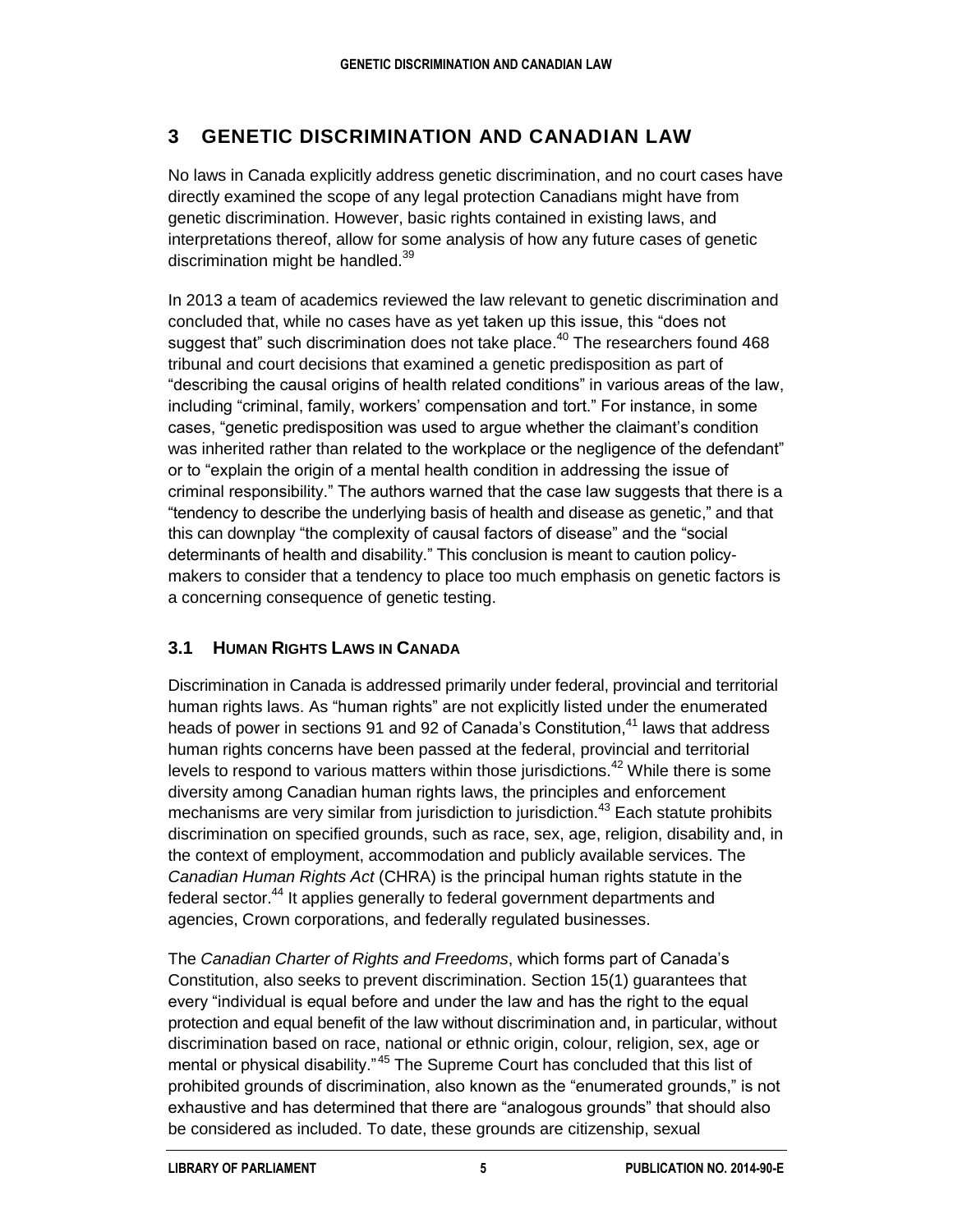orientation, marital status, and "Aboriginality-residence."<sup>46</sup> The Court considers enumerated and analogous grounds to be personal characteristics that are "immutable, difficult to change, or changeable only at unacceptable personal cost."<sup>47</sup>

At present, it can only be speculated how Canadian courts might treat a case involving genetic discrimination, since, as noted above, there has yet to be a court or tribunal case that has directly answered the question of whether genetic characteristics constitute a prohibited ground of discrimination. If a case of genetic discrimination were to proceed before a court or tribunal, "genetic characteristics" could be put forward by a complainant for inclusion as an analogous ground. A court or tribunal could also potentially find that in such a case the grounds of "mental or physical disability" or "handicap" contained in human rights laws already apply for some genetic conditions.<sup>48</sup> Currently, the definition of disability in the CHRA defines "disability" only as "any previous or existing mental or physical disability and includes disfigurement and previous or existing dependence on alcohol or a drug."

There are some precedents that would likely influence any court examining genetic discrimination. In the Supreme Court of Canada decision *Quebec (Commission des droits de la personne et des droits de la jeunesse) v. Montréal (City)*; *Quebec (Commission des droits de la personne et des droits de la jeunesse) v. Boisbriand*  (City),<sup>49</sup> the Court examined complaints from three people who had been excluded from employment as a result of having been tested for medical conditions that had not in fact developed into any concrete physical ailments that might impede their ability to perform their duties. Two individuals had spinal anomalies and another had asymptomatic Crohn's disease. Although it did not specifically address the issue of genetic discrimination, the Court determined that these genetic susceptibilities constituted a "handicap," one of the enumerated grounds under the Quebec *Charter of Human Rights and Freedoms*. <sup>50</sup> It added that a broader definition of "handicap" was necessary to serve the purposes of the Charter, particularly given "the rapid advances in biomedical technology, and more specifically in genetics, as well as the fact that what is a handicap today may or may not be one tomorrow." As noted by Trudo Lemmens, an expert in health law, "The conditions dealt with in this case show a great resemblance to genetic susceptibilities or predispositions: they were asymptomatic conditions that did not reveal any concrete immediate problem, but created concern in the employer of predisposition to increased risk of injury or disease."<sup>51</sup>

Over the last 15 years, a number of proposals have been made to amend Canada's human rights legislation to explicitly include genetic characteristics as a prohibited ground of discrimination at the federal level. In 2000, the Canadian Human Rights Act Review Panel, established by the federal Minister of Justice, recommended that the definition of "disability" in the Act should "be amended to include the predisposition to being disabled" in order to respond to concerns about genetic discrimination.<sup>52</sup> In 2010. then Members of Parliament Judy Wasylycia-Leis and Bill Siksay introduced private members' bills that proposed to amend the CHRA to add "genetic characteristics" to the list of prohibited grounds. Bills C-508 and C-536, both titled An Act to Amend the Canadian Human Rights Act (genetic characteristics), died on the Order Paper at the dissolution of the  $40^{th}$  Parliament.<sup>53</sup>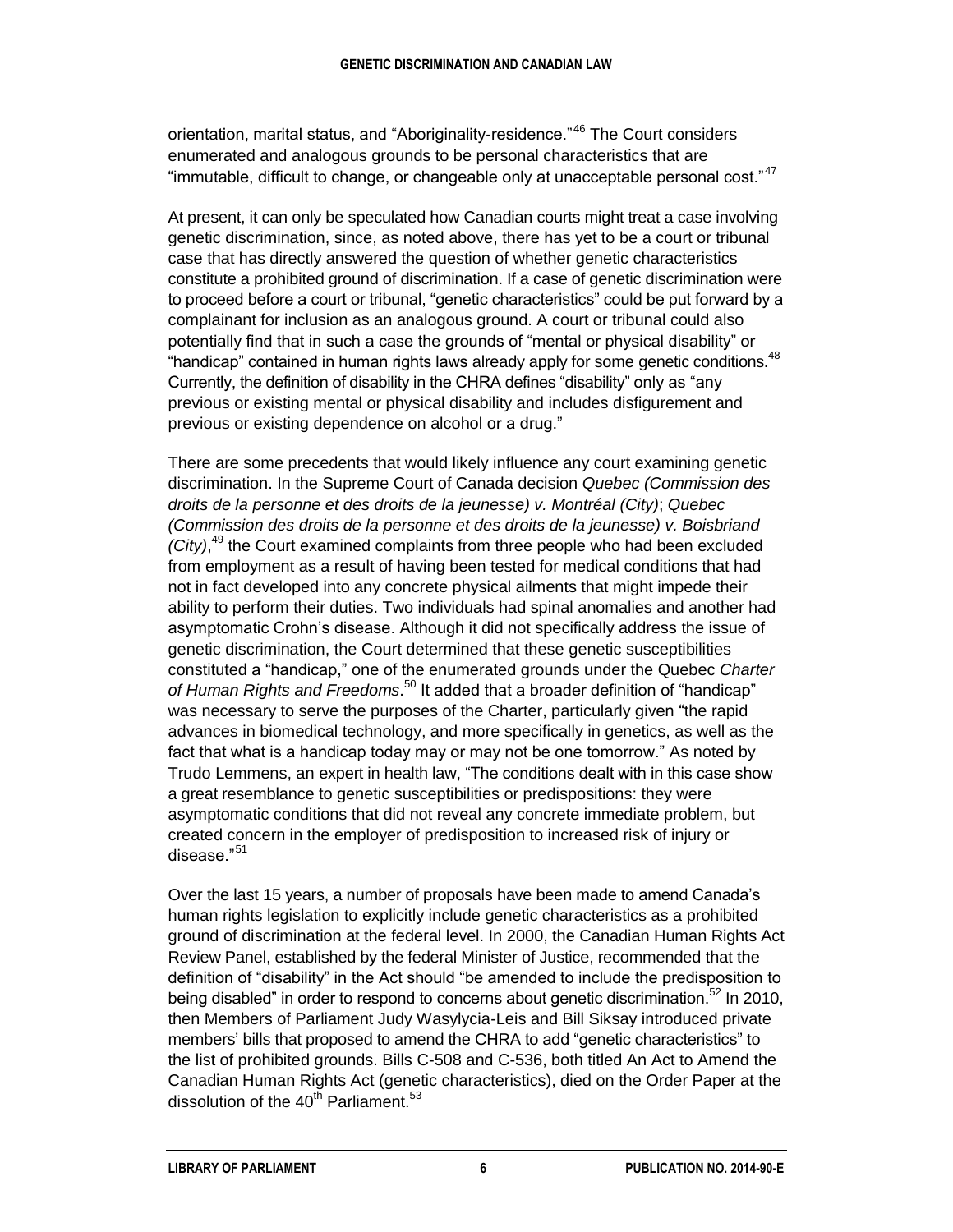More recently, private members' bills introduced in the 41<sup>st</sup> Parliament to address this issue have included bills C-445 $^{54}$  and S-201, $^{55}$  introduced by Member of Parliament Libby Davies and Senator James S. Cowan respectively. Although both of these repeat the proposal to add "genetic characteristics" to the CHRA, Bill S-201 proposes other amendments. It would add new sections to the *Canada Labour Code*, <sup>56</sup> the main employment law within federal jurisdiction. These amendments would, among other things, protect an employee's right to not be required to take a genetic test or to disclose the results of a test already taken. It would prohibit employers from taking actions such as dismissing, penalizing or refusing to pay an employee as a consequence of the results of any genetic tests or because the employee refused to take a test or to disclose the results of one.<sup>57</sup>

Bill S-201 also proposes criminal sanctions for actions such as when one person requires another to undergo a genetic test or disclose the results of one as a condition of "(*a*) providing goods or services to that individual; (*b*) entering into or continuing a contract or agreement with that individual; or (*c*) offering or continuing specific terms or conditions in a contract or agreement with that individual."<sup>58</sup> It creates an exception for insurance contracts that exceed \$1,000,000 or that pay a benefit of more than \$75,000 per annum. One reason for this is to ensure that individuals do not take out policies for excessively large amounts after learning that they are at a high risk of a genetic disease or condition.<sup>59</sup> In Ontario, Bill 127 seeks to add "genetic characteristics" to the province's *Human Rights Code* as a prohibited ground of discrimination.<sup>60</sup>

Various organizations, legal experts and other commentators have argued in favour or against the need to pass legislation in Canada to explicitly address genetic discrimination. 61

### **3.2 GENETIC INFORMATION AND CANADA'S PRIVACY PROTECTION REGIME**

Canada's regime for regulating the private sector with respect to the collection, use and disclosure of an individual's private information, especially with respect to health, is complex. The federal *Personal Information Protection and Electronic Documents*  Act (PIPEDA)<sup>62</sup> governs the handling of personal information by the private sector in general, but it does not apply uniformly across the country. There are also various pieces of provincial legislation, <sup>63</sup> some of which regulate the handling of personal information by the private sector, and some of which regulate the handling of health information by any type of person or organization who acts as a custodian of it. Some of these laws replace PIPEDA within the province or operate in tandem with PIPEDA.<sup>64</sup> These laws can affect the amount and type of information insurance companies, employers or others may obtain, including doctors,<sup>65</sup> employers in the private or public sectors,<sup>66</sup> and public bodies involved in health care delivery.<sup>67</sup>

An organization under the jurisdiction of PIPEDA must obtain the consent of an individual for the collection, use or disclosure of that individual's personal information<sup>68</sup> and must explain the purposes for the collection, use or disclosure to the individual in order to ensure this consent is meaningful.<sup>69</sup> Principles set out in PIPEDA state that companies covered by PIPEDA must "take into account the sensitivity of the information" in determining the form of consent to be used for its collection, use or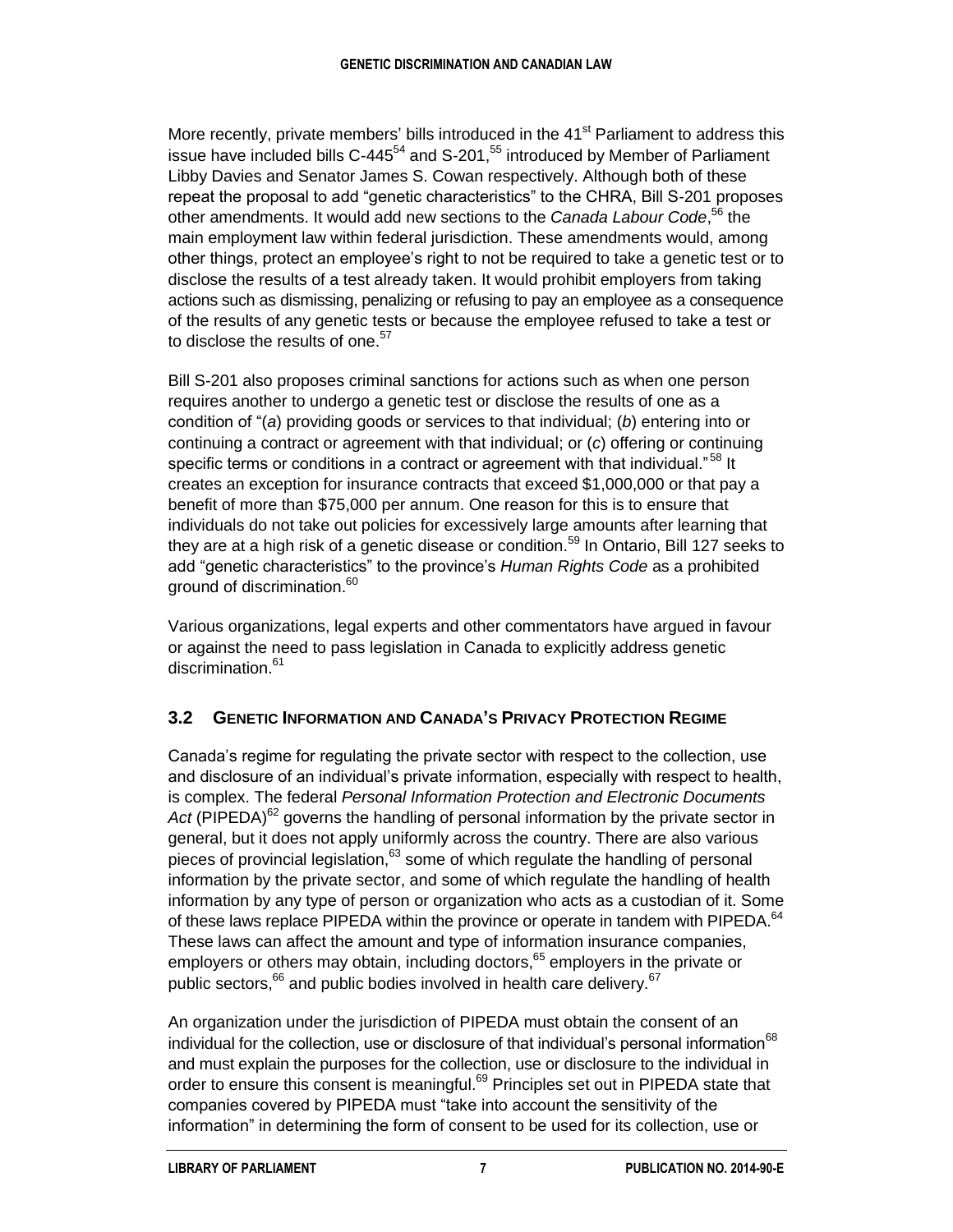disclosure, and gives the example of "medical records" as information that is "almost always considered to be sensitive."<sup>70</sup> The Schedule also recommends higher security safeguards for sensitive information.<sup>71</sup> The Office of the Privacy Commissioner of Canada has indicated that any company subject to PIPEDA would need to be able to demonstrate that any genetic information sought would serve "a legitimate purpose" before its collection and use would be appropriate.<sup>72</sup>

As PIPEDA does not include a definition of what constitutes genetic information, or any guidance on how it should to be handled, there is still some question about whether genetic information is included in the standard definitions for private information on which much of this regulatory regime is based. In fact, most privacy laws were passed before widespread genetic testing capacities had been developed, and therefore do not contain specific language about genetic information.<sup>73</sup>

A complicating factor for the regulation of the use of genetic data is that it can provide information not only about the individual tested but also about his or her family members. Tests that reveal an inherited predisposition to a particular disease in one person's genes may thereby reveal that this predisposition exists in their relatives. This raises the issue of whether even express consent solely by the tested individual to the disclosure of any such personal information is sufficient to cover all parties to whom the information in the data might belong. Some scholars have proposed that genetic information should be conceived as "family property" or something that is owned jointly.<sup>74</sup> This particular characteristic of genetic information may make it more difficult, as time goes on, to incorporate it into the standard privacy model, which designates individuals as the owners of their own personal information to the greatest extent possible.

The Office of the Privacy Commissioner of Canada has identified a need for further national discussion on this issue and has commissioned papers from and engaged with leading experts on the topic.<sup>75</sup> In 2009, the Privacy Commissioner emphasized that protecting genetic information is a strategic priority that "will become increasingly important to all federal policy makers in the very near future."<sup>76</sup> With respect to enforcement, if an insurer or employer breaches PIPEDA, then the individual whose personal information is affected can file a complaint with the federal Privacy Commissioner, who can investigate.<sup>77</sup> The federal Privacy Commissioner has made a number of investigative findings in response to complaints about the collection, use and disclosure of personal information by insurance companies.<sup>78</sup> Since the Commissioner is an ombudsperson, his findings and recommendations are not binding, but in practice companies do generally attempt to comply with them. If this is not sufficient to ensure compliance, an individual can apply for a hearing at the Federal Court on matters<sup>79</sup> that have been investigated by the Commissioner,  $80$  or the Commissioner can also apply to the Court for a hearing on behalf of the individual.<sup>81</sup> The Court can order the company to comply with PIPEDA and award damages to the individual. $82$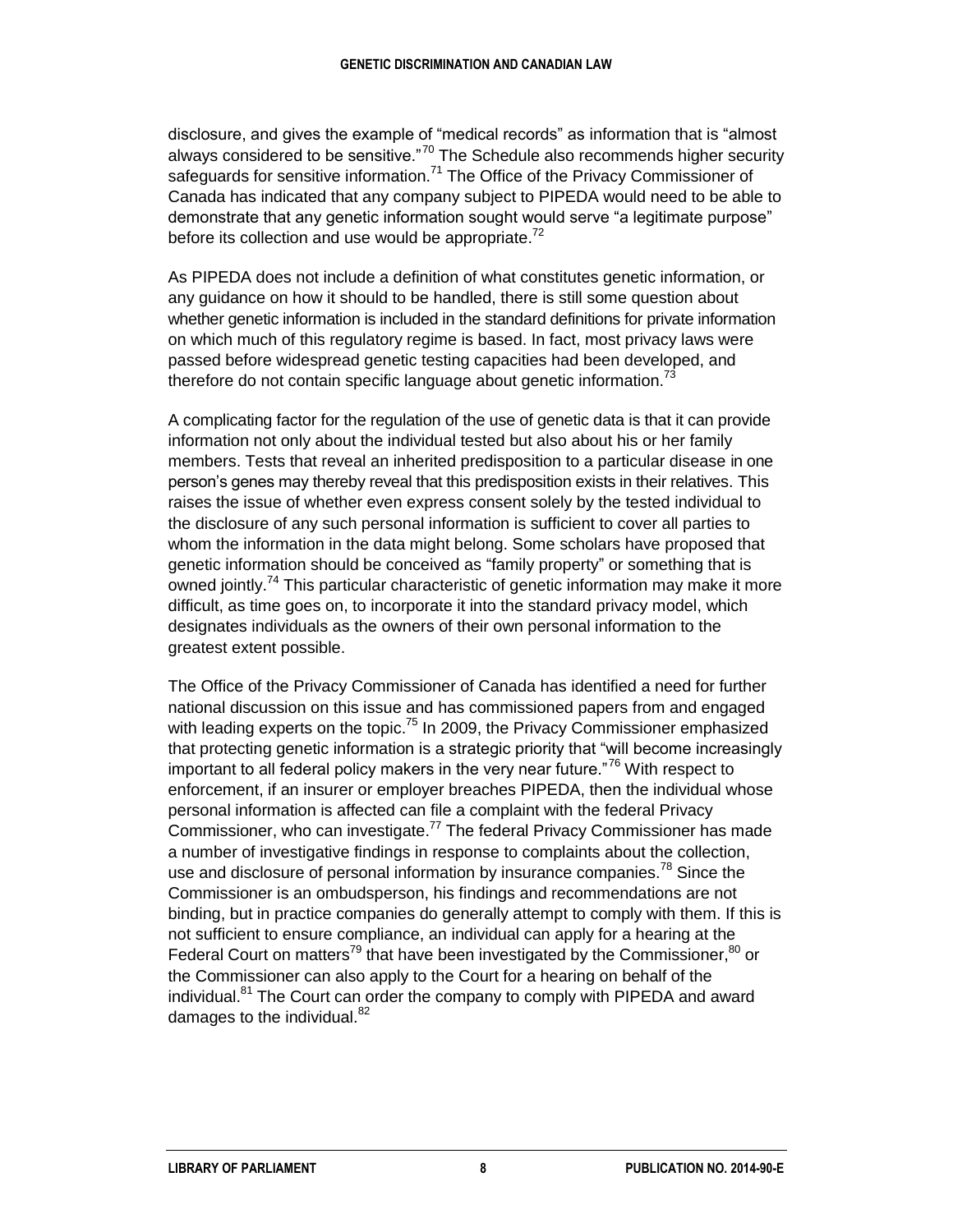#### **3.3 INSURANCE LAWS IN CANADA**

Insurance contracts in Canada are generally governed by provincial laws. Although provincial human rights codes may already provide some protection for individuals from genetic discrimination, they also include some exceptions that may allow automobile, life, accident or sickness or disability insurance providers to make distinctions based on an applicant's age, sex, marital status, family status, or physical or mental disability.<sup>83</sup> A discriminatory practice in insurance may be justified on reasonable and bona fide grounds – in other words, if it is based on accepted and sound insurance practices and if no practical non-discriminatory alternative exists.<sup>84</sup>

In accordance with Canada's Constitution, and judicial interpretation thereof, regulating the terms of an insurance contract is considered a matter of provincial jurisdiction.<sup>85</sup> For insurance companies who are federally incorporated, $86$  the primary statute regulating their activities is the *Insurance Companies Act*. <sup>87</sup> Although the federal government plays a role in regulating the industry in Canada, that role is primarily limited to the oversight of banks and trust companies that offer insurance policies and services, and to the oversight of federally incorporated or registered insurance companies. One purpose for this is to ensure that these institutions and companies remain solvent and are in compliance with the statutes under which they are incorporated or registered and run. Although the federal legislature may use its trade and commerce power under section 91(2) of the *Constitution Act, 1867* to pass laws pertaining to insurance and other business contracts, or its powers to pass criminal laws under section 91(27), previous attempts to use this power to regulate the insurance industry have been largely unsuccessful.<sup>88</sup>

Rules respecting the formation of insurance contracts and policies are regulated primarily by provincial laws. For example, Ontario's *Insurance Act* <sup>89</sup> sets out the general duty of an insurance applicant to disclose "every fact within the person's knowledge that is material to the insurance" pursuant to a medical examination. Currently, provincial laws do not contain provisions pertaining to genetic discrimination.

In the absence of any government regulations, the current position of the Canadian Life and Health Insurance Association Inc., the Canadian Institute of Actuaries, and the Canadian Life Insurance Medical Officers Association is that, while companies will not require genetic testing of applicants for insurance, they will ask whether the applicant has been genetically tested in the past, and they will require disclosure of those test results where they exist.<sup>90</sup> This position is generally justified on the basis that there exists a good faith obligation under most provincial laws for an insurance applicant to disclose to the insurance company all information that might have a bearing on the company's assessment of risk.<sup>91</sup> These organizations have expressed concern that insured persons who learn, after taking a genetic test, that they are at high risk for a genetic disease could knowingly take out policies for large amounts of additional coverage without insurers being aware of any increased risk.<sup>92</sup> Disclosing the results of genetic testing would therefore help ensure that both parties negotiating an insurance contract would have the same knowledge about the health risks of the applicant.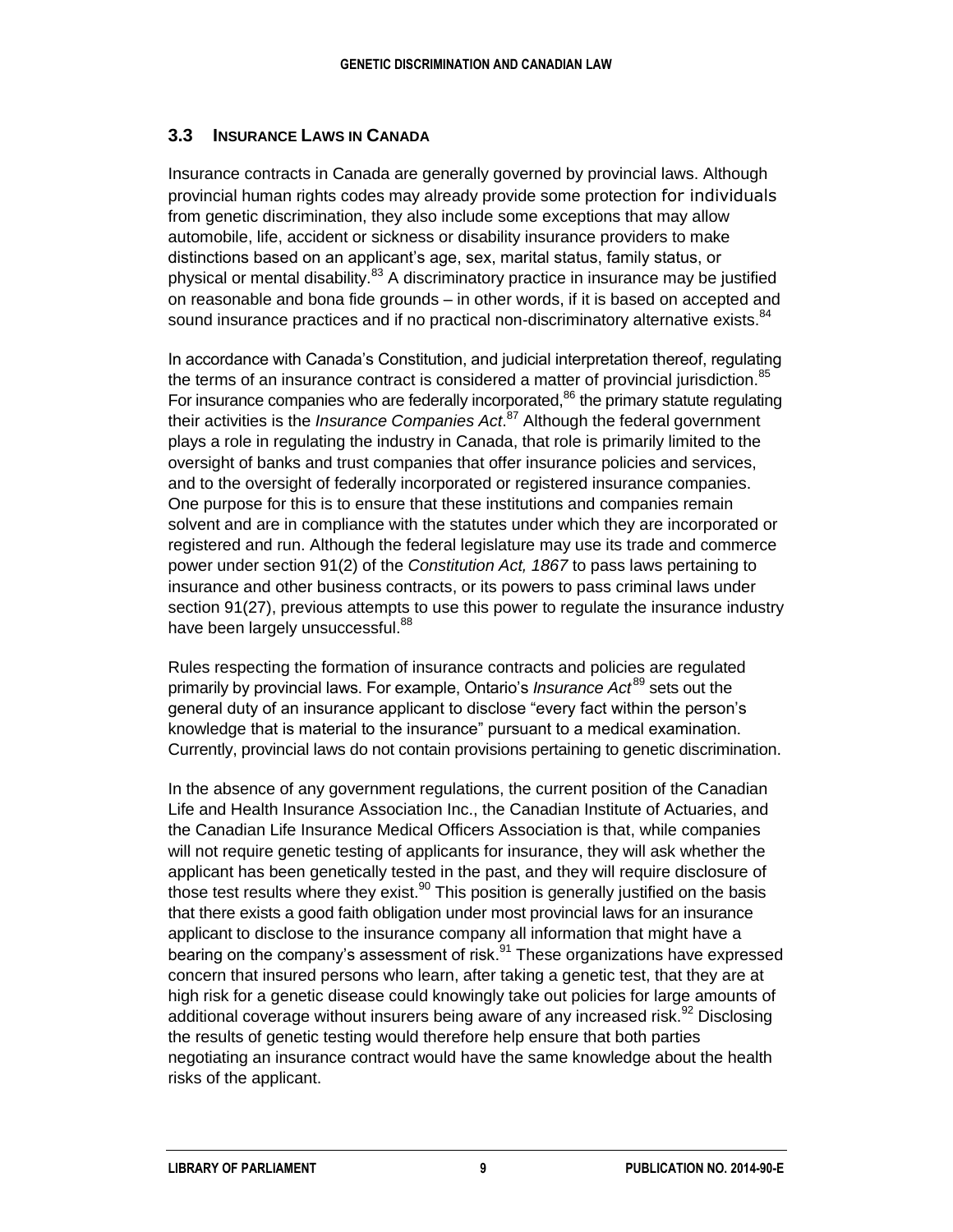### **4 CONCLUSION**

Genetic information and how we use it is already changing our world, our perspectives on human history and our approach to health matters. It is expected that further changes yet unimagined will emerge as genetic science is applied to more aspects of our lives. One significant change on the horizon is personalized medicine. If it can help people to obtain treatment specially tailored to their genetic profiles, thereby selecting the right medicine or the most appropriate therapies sooner and in a more cost-efficient manner, significant savings to the health care system could result.

Although arguments may be made for or against $93$  new legislation to prevent genetic discrimination, it can be expected that Canadians will also need to feel comfortable in knowing that obtaining and sharing their genetic information will not have negative consequences. One of the reasons given by the U.S. government for the *Genetic Information Nondiscrimination Act* was

to help ease concerns about discrimination that might keep some people from getting genetic tests that could benefit their health. The law also enables people to take part in research studies without fear that their DNA information might be used against them in health insurance or the workplace. 94

Genetic testing is a potential Pandora's box, as it could be used for less than altruistic purposes. In the wrong hands, genetic science could be used to cause more harm than good. As genetic testing becomes more commonplace, Canadians will be challenged to determine the role they wish genetic information to play in their lives.

#### **NOTES**

 $\overline{a}$ 

- 1. See, for example, National Geographic, *[The Genographic Project](https://genographic.nationalgeographic.com/about/)*.
- 2. See, for example, The American Society of Gene & Cell Therapy, "What is gene [therapy?"](http://www.asgct.org/general-public/educational-resources/faqs#faq3) *FAQs*.
- 3. See, for example, Government of Canada, Canadian Institutes of Health Research, *[Personalized Medicine overview](http://www.cihr-irsc.gc.ca/e/43707.html)*, 12 December 2013.
- 4. See, for example, Office of the Privacy Commissioner of Canada, ["The Predictive Value](http://www.priv.gc.ca/information/pub/gi_qa_e.asp)  [of Genetic Information: A Conversation with Dr. Steve Scherer, Director, the Centre for](http://www.priv.gc.ca/information/pub/gi_qa_e.asp)  [Applied Genomics, the Hospital for Sick Children and Professor of Medicine, University of](http://www.priv.gc.ca/information/pub/gi_qa_e.asp)  [Toronto,](http://www.priv.gc.ca/information/pub/gi_qa_e.asp)" *Privacy Research Papers*, December 2012. See also: Yann Joly, Maria Braker, and Michael Le Huynh, ["Genetic discrimination in private insurance: global](http://www.tandfonline.com/doi/abs/10.1080/14636778.2010.528189#.VBYzrPldW7w) perspectives," *New Genetics and Society*, 2010, Vol. 29, Issue 4, pp. 351–368.
- 5. National Center for Biotechnology Information (U.S.), *[GTR: Genetic Testing Registry](http://www.ncbi.nlm.nih.gov/gtr/)*.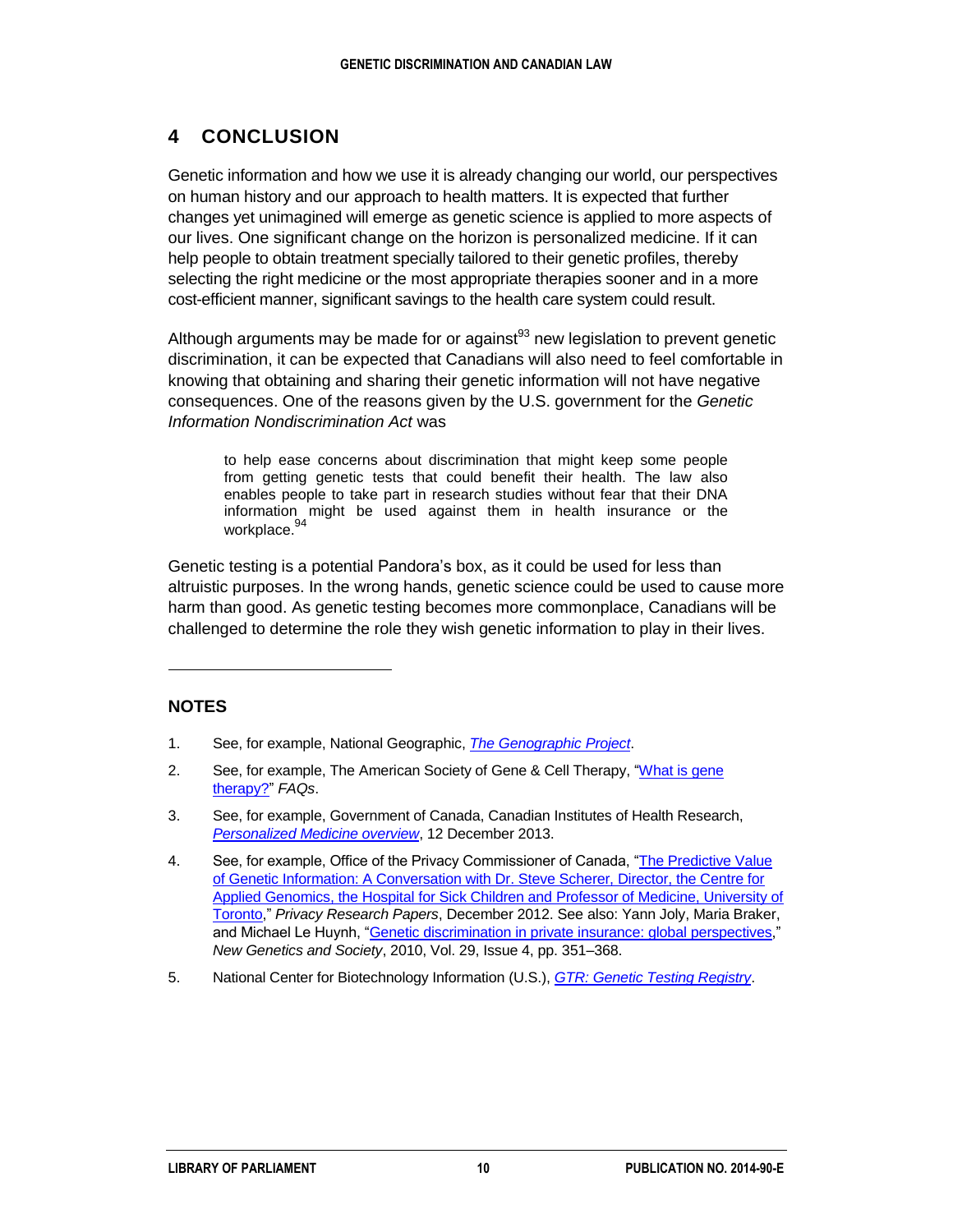- 6. Several journals and websites have reported the story of a teacher in Germany who was refused a permanent job because her father had Huntington's disease, a genetic disorder, and she was seen as having a high risk of developing the illness herself. She opposed genetic testing and successfully fought the decision. A German court found the refusal to be discriminatory and ruled that she should be entitled to a lifelong job. See, for example, PHG Foundation, *[German government drafts legislation to](http://www.phgfoundation.org/news/1418/) allow genetic tests [in employment](http://www.phgfoundation.org/news/1418/)*, 25 October 2004; or Dagmar Schmitz and Urban Wiesing, *[Just a family](http://www.ncbi.nlm.nih.gov/pmc/articles/PMC1360409/)  [medical history?](http://www.ncbi.nlm.nih.gov/pmc/articles/PMC1360409/)*, 2006. See also ["Genetic discrimination investigated in Australia,](http://www.bionews.org.uk/page_12559.asp)" *BioNews*, 4 November 2005; and Stephanie Reitz and Douglas S. Malan, ["Genetic Tests](http://www.ctlawtribune.com/id=1202557005219/Genetic-Tests-Spark-New-Type-Of-Litigation?slreturn=20140814203414)  [Spark New Type Of Litigation,](http://www.ctlawtribune.com/id=1202557005219/Genetic-Tests-Spark-New-Type-Of-Litigation?slreturn=20140814203414)" *Connecticut Law Tribune*, 3 May 2010.
- 7. See, for example, Joseph Hall, ["Study finds genetic discrimination by insurance firms,](http://www.thestar.com/life/health_wellness/2009/06/09/study_finds_genetic_discrimination_by_insurance_firms.html)" *The Toronto Star*, 9 June 2009; and Canadian Broadcasting Corporation, ["Genetic](http://www.cbc.ca/player/Shows/ID/2196090811/)  [Discrimination,](http://www.cbc.ca/player/Shows/ID/2196090811/)" *The National*, 12 February 2012.
- 8. Senate, Standing Committee on Human Rights, *[Evidence](http://www.parl.gc.ca/Content/SEN/Committee/412/ridr/11ev-51620-e.htm?Language=E&Parl=41&Ses=2&comm_id=77)*, 2 October 2014 (Yvonne Bombard and Ronald Cohn).
- 9. Government of Canada, Health Canada, *[Human Genome Project](http://www.hc-sc.gc.ca/sr-sr/biotech/about-apropos/genome-eng.php)*, 25 November 2005.
- 10. United Nations Educational, Scientific and Cultural Organization [UNESCO], *[Universal](http://www.ohchr.org/EN/ProfessionalInterest/Pages/HumanGenomeAndHumanRights.aspx)  [Declaration on the Human Genome and Human Rights](http://www.ohchr.org/EN/ProfessionalInterest/Pages/HumanGenomeAndHumanRights.aspx)*, 11 November 1997.
- 11. UNESCO, *[International Declaration on Human Genetic Data](http://www.unesco.org/new/en/social-and-human-sciences/themes/bioethics/human-genetic-data/)*, 16 October 2003. See also The United Nations Economic and Social Council, ["Resolution 2004/09:](http://www.un.org/en/ecosoc/docs/2004/resolution%202004-9.pdf) Genetic privacy [and non-discrimination,](http://www.un.org/en/ecosoc/docs/2004/resolution%202004-9.pdf)" 2004, which urges states to takes appropriate measures to "ensure that no one shall be subjected to discrimination based on genetic information."
- 12. Council of Europe, *[Convention for the protection of Human Rights and Dignity of the](http://conventions.coe.int/Treaty/Commun/QueVoulezVous.asp?NT=164&CL=ENG)  [Human Being with regard to the Application of Biology and Medicine: Convention on](http://conventions.coe.int/Treaty/Commun/QueVoulezVous.asp?NT=164&CL=ENG)  [Human Rights and Biomedicine](http://conventions.coe.int/Treaty/Commun/QueVoulezVous.asp?NT=164&CL=ENG)*, CETS No. 164.
- 13. Council of Europe Treaty Office, [Treaty status as of 21 October 2009.](http://conventions.coe.int/Treaty/Commun/ChercheSig.asp?NT=164&CM=8&DF=21/10/2009&CL=ENG)
- 14. According to Alexander Somek, Article 11 "is intended to sweep so broadly as to rule out any kind of genetic discrimination." Alexander Somek, "Genetic Discrimination," *Society*, Vol. 40, No. 6, September/October 2003, pp. 35–43.
- 15. Council of Europe, *[Additional Protocol to the Convention on Human Rights and](http://conventions.coe.int/Treaty/en/Treaties/Html/203.htm)  [Biomedicine, concerning Genetic Testing for Health Purposes](http://conventions.coe.int/Treaty/en/Treaties/Html/203.htm)*, CETS No. 203.
- 16. Council of Europe, *Additional Protocol to the Convention on Human Rights and Biomedicine, concerning Genetic Testing for Health Purposes,* [Status as of 14](http://conventions.coe.int/Treaty/Commun/ChercheSig.asp?NT=203&CM=1&DF=&CL=ENG) November [2014.](http://conventions.coe.int/Treaty/Commun/ChercheSig.asp?NT=203&CM=1&DF=&CL=ENG)
- 17. Trudo Lemmens, "Genetics [and Insurance Discrimination: Comparative Legislative,](http://papers.ssrn.com/sol3/papers.cfm?abstract_id=495404)  [Regulatory and Policy Development and Canadian Options,](http://papers.ssrn.com/sol3/papers.cfm?abstract_id=495404)" *Health Law Journal*, 2003, pp. 41–86; see also: Trudo Lemmens, Daryl Pullman and Rebecca Rodal, ["Revisiting](http://ssrn.com/abstract=1722368)  [Genetic Discrimination Issues in 2010: Policy Options for Canada,](http://ssrn.com/abstract=1722368)" GPS Policy Brief No. 2, 15 June 2010.
- 18. Discrimination on the ground of genetic status is prohibited by in Australia by national, state and territorial anti-discrimination laws. See Australian Government, National Health and Medical Research Council, *[Genetic discrimination](https://www.nhmrc.gov.au/your-health/genetics-and-human-health/ethical-legal-and-social-issues/genetic-discrimination)*, NHMRC Ref. no. G1, November 2013.
- 19. See, for example, European Commission, ["Germany,](http://ec.europa.eu/research/biosociety/pdf/genetic_testing_eur20446.pdf)" as discussed in *Community Research, Genetic Testing: Patient's rights, insurance and employment, A survey of regulations in the European Union*, 2002.
- 20. France, *[Code du travail](http://www.legifrance.gouv.fr/affichCode.do;jsessionid=232CA79316ECDA81E661475BBA82CABA.tpdjo13v_1?cidTexte=LEGITEXT000006072050&dateTexte=20091008)* [Labour Code], article L1132-1.
- 21. France, *[Code de la santé publique](http://www.legifrance.gouv.fr/affichCode.do;jsessionid=02D9CD7004AE878D8531973B153C2F31.tpdjo13v_1?cidTexte=LEGITEXT000006072665&dateTexte=20091022)* [\[Public Health Code\],](http://www.legifrance.gouv.fr/affichCode.do?idArticle=LEGIARTI000006685984&%20idSectionTA=LEGISCTA000006185309&cidTexte=LEGITEXT000006072665&dateTexte=20091022) article L1141-1.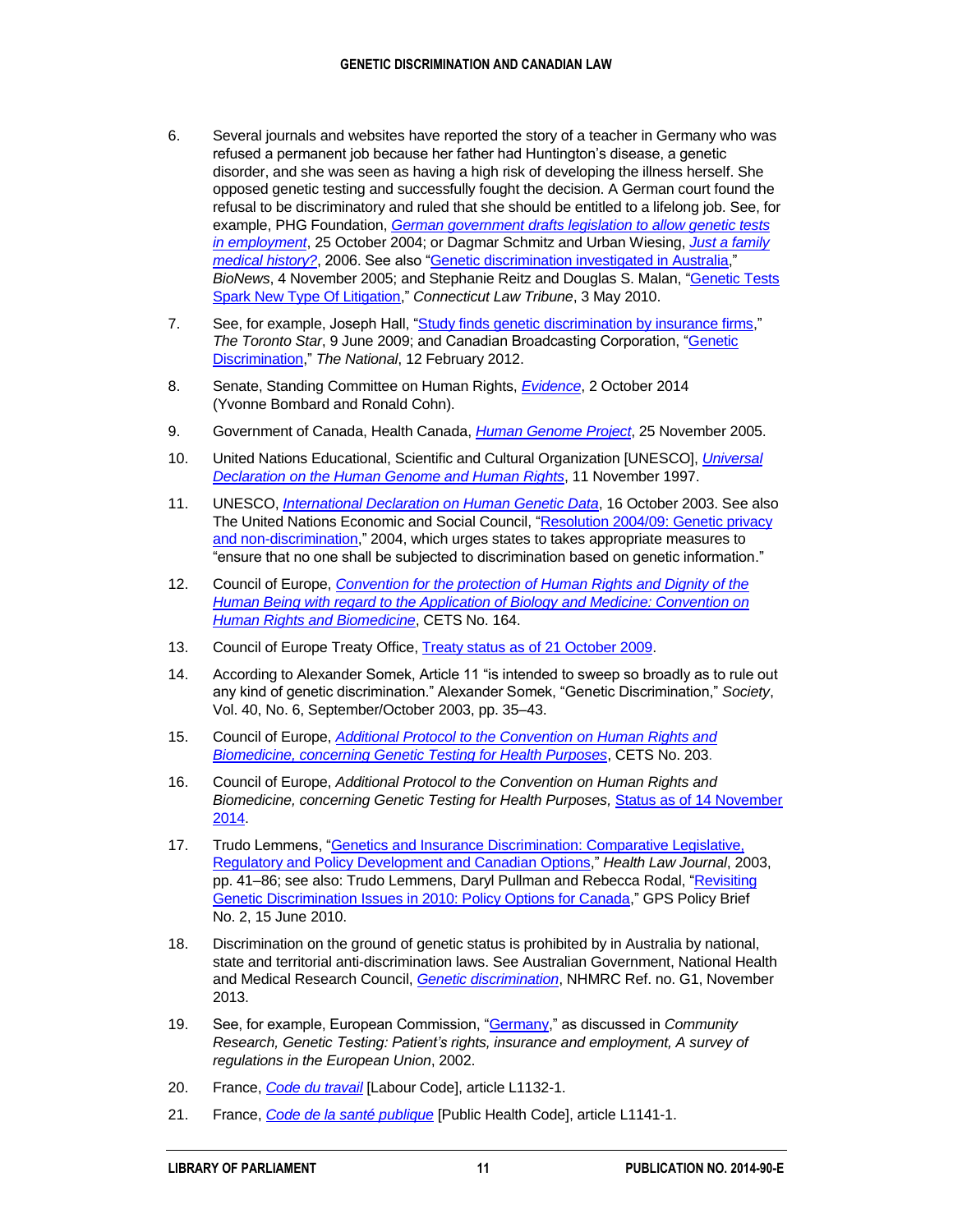- 22. France, *[Code civil](http://www.legifrance.gouv.fr/affichCode.do?idSectionTA=LEGISCTA000006136513&cidTexte=LEGITEXT000006070721&dateTexte=20140918)* [\[Civil Code\],](http://195.83.177.9/code/liste.phtml?lang=uk&c=22&r=214) article 16-13.
- 23. France, *[Code de la santé publique](http://www.legifrance.gouv.fr/affichCode.do;jsessionid=02D9CD7004AE878D8531973B153C2F31.tpdjo13v_1?cidTexte=LEGITEXT000006072665&dateTexte=20091022)* [\[Public Health Code\],](http://www.legifrance.gouv.fr/affichCode.do?idArticle=LEGIARTI000006685984&%20idSectionTA=LEGISCTA000006185309&cidTexte=LEGITEXT000006072665&dateTexte=20091022) article R1131-1.
- 24. France. *[Code civil](http://www.legifrance.gouv.fr/affichCode.do?idSectionTA=LEGISCTA000006136513&cidTexte=LEGITEXT000006070721&dateTexte=20140918)* [\[Civil Code\],](http://195.83.177.9/code/liste.phtml?lang=uk&c=22&r=214) article 16-10 and *[Code de la santé publique](http://www.legifrance.gouv.fr/affichCode.do;jsessionid=02D9CD7004AE878D8531973B153C2F31.tpdjo13v_1?cidTexte=LEGITEXT000006072665&dateTexte=20091022)* [\[Public Health Code\]](http://www.legifrance.gouv.fr/affichCode.do?idArticle=LEGIARTI000006685984&%20idSectionTA=LEGISCTA000006185309&cidTexte=LEGITEXT000006072665&dateTexte=20091022), article R1131-1.
- 25. France, *[Code pénal](http://www.legifrance.gouv.fr/affichCode.do;jsessionid=2E2BCD58C9370072EE2355E82E421AB8.tpdjo12v_2?idSectionTA=LEGISCTA000006165397&cidTexte=LEGITEXT000006070719&dateTexte=20140918)* [\[Penal Code\]](http://www.legifrance.gouv.fr/Traductions), article 226-26.
- 26. United States, *[Genetic Information Nondiscrimination Act of 2008](http://thomas.loc.gov/cgi-bin/bdquery/z?d110:H.R.493:)*, 110<sup>th</sup> Congress (2007–2008), H.R. 493.
- 27. National Human Genome Research Institute, ["Genetic Information Nondiscrimination Act](http://www.genome.gov/10002328)  [of 2008,](http://www.genome.gov/10002328)" *Fact Sheets*, 9 January 2009.
- 28. The Equal Employment Opportunity Commission will investigate and attempt to mediate any complaints. If this fails, the individual may sue the employer in a state or federal court for any violation of the GINA.
- 29. United States, *Genetic Information Nondiscrimination Act of* 2008, s. 206.
- 30. Ibid., s. 202.
- 31. Ibid., s. 101.
- 32. Ibid., s. 102.
- 33. For example, an insured person could make a claim for payment if he or she has been diagnosed with a particular medical condition (for instance, cancer) after exposure to a toxic substance at the workplace. If tests were to reveal that this person was in fact genetically predisposed to develop this type of cancer at some point in his or her life, this may affect the evaluation of the harm or damage sustained as a result of the workplace exposure. Accordingly, this could affect the amount of the payment the person receives from the insurance provider. Such a reading of GINA is not necessarily contrary to the principle it explicitly sets out that genetic testing may not be used to discriminate against a person in providing insurance coverage or in calculating premiums or contribution amounts.
- 34. For more information on this review, see Department of Communities and Local Government (United Kingdom), *[Discrimination Law Review, A Framework for Fairness:](http://webarchive.nationalarchives.gov.uk/20120919132719/www.communities.gov.uk/documents/corporate/pdf/325332.pdf)  [Proposals for a Single Equality Bill for Great Britain](http://webarchive.nationalarchives.gov.uk/20120919132719/www.communities.gov.uk/documents/corporate/pdf/325332.pdf)*, Consultation paper, June 2007.
- 35. United Kingdom, *Data Protection Act 1998*, 1998 c. 29.
- 36. Association of British Insurers, *[Concordat and Moratorium on Genetics and Insurance](https://www.gov.uk/government/uploads/system/uploads/attachment_data/file/216821/Concordat-and-Moratorium-on-Genetics-and-Insurance-20111.pdf)*, [2011.](https://www.gov.uk/government/uploads/system/uploads/attachment_data/file/216821/Concordat-and-Moratorium-on-Genetics-and-Insurance-20111.pdf) The *Concordat and Moratorium* has been extended to 2017, see Association of British Insurers, ["Insurance Genetics Moratorium extended to 2017,](http://www.abi.org.uk/Media/Releases/2011/04/Insurance_Genetics_Moratorium_extended_to_2017.aspx)" News release, 5 April 2011.
- 37. The Genetics and Insurance Committee was wound up on 1 July 2009 after approving only the test for Huntington's disease. It is not clear at this time whether another organization will be mandated to fulfil the same role. See Department of Health, *[Genetics and Insurance Committee \(GAIC\)](http://webarchive.nationalarchives.gov.uk/+/www.dh.gov.uk/ab/Archive/GAIC/index.htm)*, Archived website, 6 May 2012; and Department of Health, "Insurers continue to safeguard cover for those taking predictive [genetic tests,](http://mediacentre.dh.gov.uk/2012/06/26/insurers-continue-to-safeguard-cover-for-those-taking-predictive-genetic-tests/)" News release, 26 June 2012.
- 38. *Concordat and Moratorium on Genetics and Insurance*, 2011, paras. 31–33.
- 39. There are also pieces of federal legislation that deal with matters specific to genetic information, such as the *DNA [Identification Act](http://lois-laws.justice.gc.ca/eng/acts/D-3.8/index.html)*, S.C. 1998, c. 37, which created the national DNA "databank" containing genetic samples taken from convicted criminal offenders.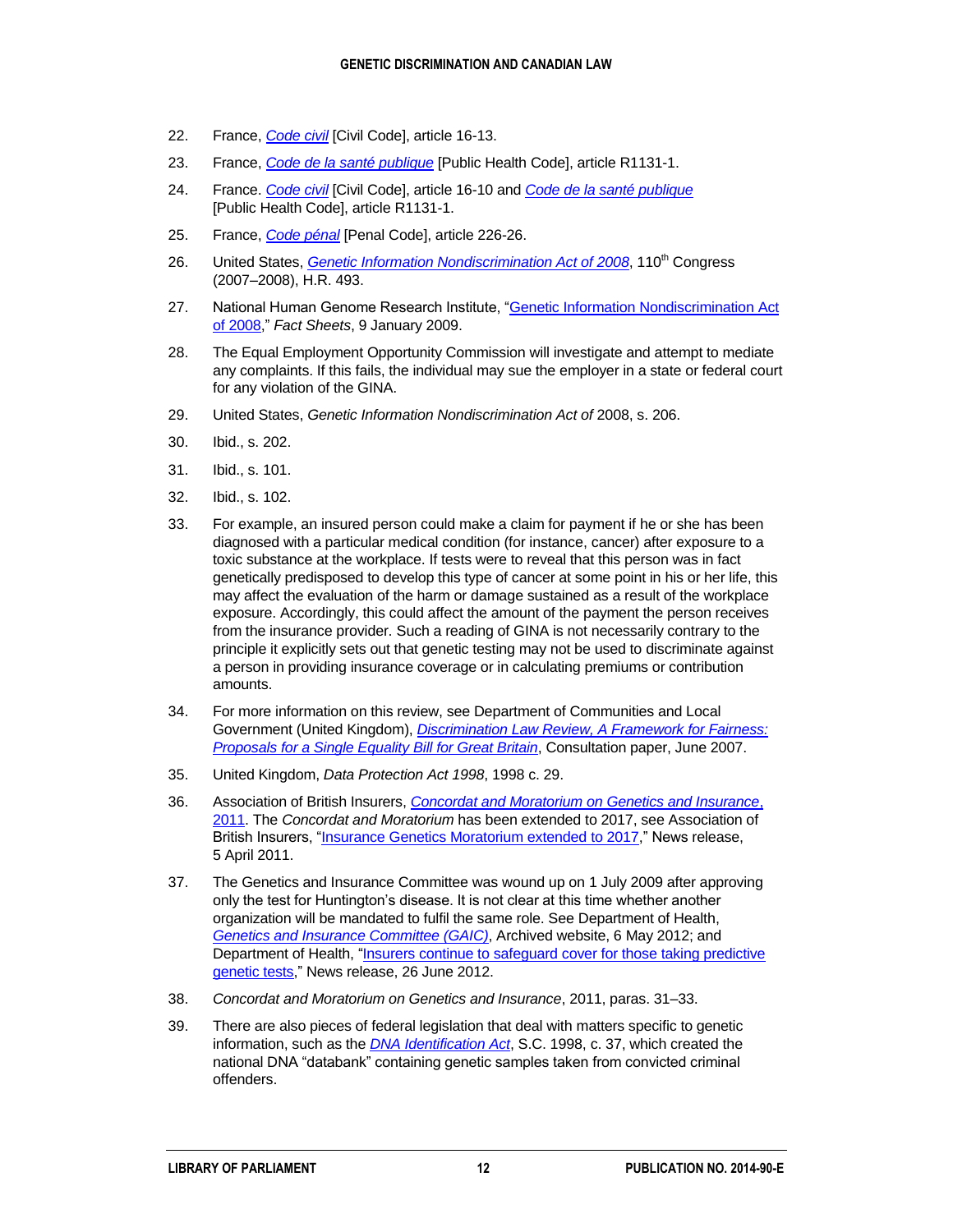- 40. Lilith Finkler et al., ["Understanding the Use of 'Genetic Predisposition' in Canadian Legal](http://papers.ssrn.com/sol3/papers.cfm?abstract_id=2457019)  [Decisions,](http://papers.ssrn.com/sol3/papers.cfm?abstract_id=2457019)" *McGill Journal of Law and Health*, 2013, Vol. 7, No. 1, pp. 1 – 65. A similar caution against overemphasizing the importance of genetic factors over other health risks was argued in: Elizabeth A. Adjin-Tettey, ["Potential for Genetic Discrimination in Access](http://papers.ssrn.com/sol3/papers.cfm?abstract_id=2354101)  [to Insurance: Is there a Dark Side to Increased Availability of Genetic Information?,](http://papers.ssrn.com/sol3/papers.cfm?abstract_id=2354101)" *Alberta Law Review*, 2013, Vol. 50, No. 3, pp. 577–614.
- 41. *[Constitution Act, 1867](http://laws-lois.justice.gc.ca/eng/Const/page-1.html)*, 30 & 31 Victoria, c. 3 (U.K.).
- 42. Under section 92, provinces may pass laws under such heads of power as "property and civil rights," "shop … and other licences," and "generally all matters of a merely local or private nature in the province." These powers allow a province to pass human rights laws concerning all matters involved in the provision of services, employment, and accommodation within the province. These laws therefore govern, to name a few, provincially registered or incorporated businesses; landlords; provincial government officials, agencies or other organizations; employers; and service providers in general.

Under section 91, federal laws may apply to, among other things, the "regulation of trade and commerce," or generally to promote "peace, order, and good government." The jurisdiction of the *Canadian Human Rights Act* covers employment, accommodation and services provided by the federal government and extends to federally regulated corporations and other persons or institutions under federal regulation.

- 43. Canada's human rights laws create complaints-based mechanisms wherein a person found to be engaging (or having engaged) in a discriminatory practice based on certain enumerated grounds may be ordered to cease doing so or take other remedial action and perhaps be penalized by a human rights tribunal.
- 44. *[Canadian Human Rights Act,](http://laws-lois.justice.gc.ca/eng/acts/h-6/)* R.S.C., 1985, c. H-6.
- 45. Part I of the *Constitution Act, 1982*, being schedule B to the *Canada Act 1982* (U.K.), 1982, c. 11.
- 46. *[Andrews v. Law Society of British Columbia](http://scc-csc.lexum.com/scc-csc/scc-csc/en/item/407/index.do)*, [1989] 1 S.C.R. 143, *[Egan v. Canada](http://scc-csc.lexum.com/scc-csc/scc-csc/en/item/1265/index.do)*, [1995] 2 S.C.R. 513, *[Miron v. Trudel](http://scc-csc.lexum.com/scc-csc/scc-csc/en/item/1264/index.do)*, [\[1995\] 2 S.C.R. 418](http://scc.lexum.org/decisia-scc-csc/scc-csc/scc-csc/en/item/1264/index.do) and *Corbiere [v. Canada](http://scc-csc.lexum.com/scc-csc/scc-csc/en/item/1704/index.do)  [\(Minister of Indian and Northern Affairs\)](http://scc-csc.lexum.com/scc-csc/scc-csc/en/item/1704/index.do)*, [\[1999\] 2 S.C.R. 203](http://scc.lexum.org/decisia-scc-csc/scc-csc/scc-csc/en/item/1704/index.do) respectively.
- 47. *[Corbiere v. Canada \(Minister of Indian and Northern Affairs\)](http://scc-csc.lexum.com/scc-csc/scc-csc/en/item/1704/index.do)*, [1999] 2 S.C.R. 203, para. 13.
- 48. The Office of the Privacy Commissioner of Canada has also described Canada's existing human rights laws as "potentially relevant." See Office of the Privacy Commissioner of Canada, *[Genetic Information, the Life and Health Insurance Industry and the Protection](http://www.priv.gc.ca/information/pub/gi_intro_e.asp)  [of Personal Information: Framing the Debate](http://www.priv.gc.ca/information/pub/gi_intro_e.asp)*, December 2012.
- 49. *Quebec [\(Commission des droits de la personne et des droits de la jeunesse\) v. Montréal](http://scc-csc.lexum.com/scc-csc/scc-csc/en/item/1789/index.do)  (City)*; *[Quebec \(Commission des droits de la personne et des droits de la jeunesse\) v.](http://scc-csc.lexum.com/scc-csc/scc-csc/en/item/1789/index.do)  [Boisbriand \(City\)](http://scc-csc.lexum.com/scc-csc/scc-csc/en/item/1789/index.do)*, [2000] 1 S.C.R. 665.
- 50. *[Charter of Human Rights and Freedoms,](http://www2.publicationsduquebec.gouv.qc.ca/dynamicSearch/telecharge.php?type=2&file=/C_12/C12_A.HTM)* R.S.Q., c. C-12.
- 51. Lemmens (2003), p. 50.
- 52. Canadian Human Rights Act Review Panel, *The Report of the Canadian Human Rights Act Review Panel*, Recommendation 119, June 2000.
- 53. [Bill C-508: An Act to amend the Canadian Human Rights Act \(genetic characteristics\),](http://www.parl.gc.ca/LegisInfo/BillDetails.aspx?Language=E&Mode=1&billId=4324610) 3<sup>rd</sup> Session, 40<sup>th</sup> Parliament; and **Bill C-536: An Act to amend the Canadian Human** [Rights Act \(genetic characteristics\),](http://www.parl.gc.ca/LegisInfo/BillDetails.aspx?Language=E&Mode=1&billId=4546288)  $3<sup>rd</sup>$  Session,  $40<sup>th</sup>$  Parliament.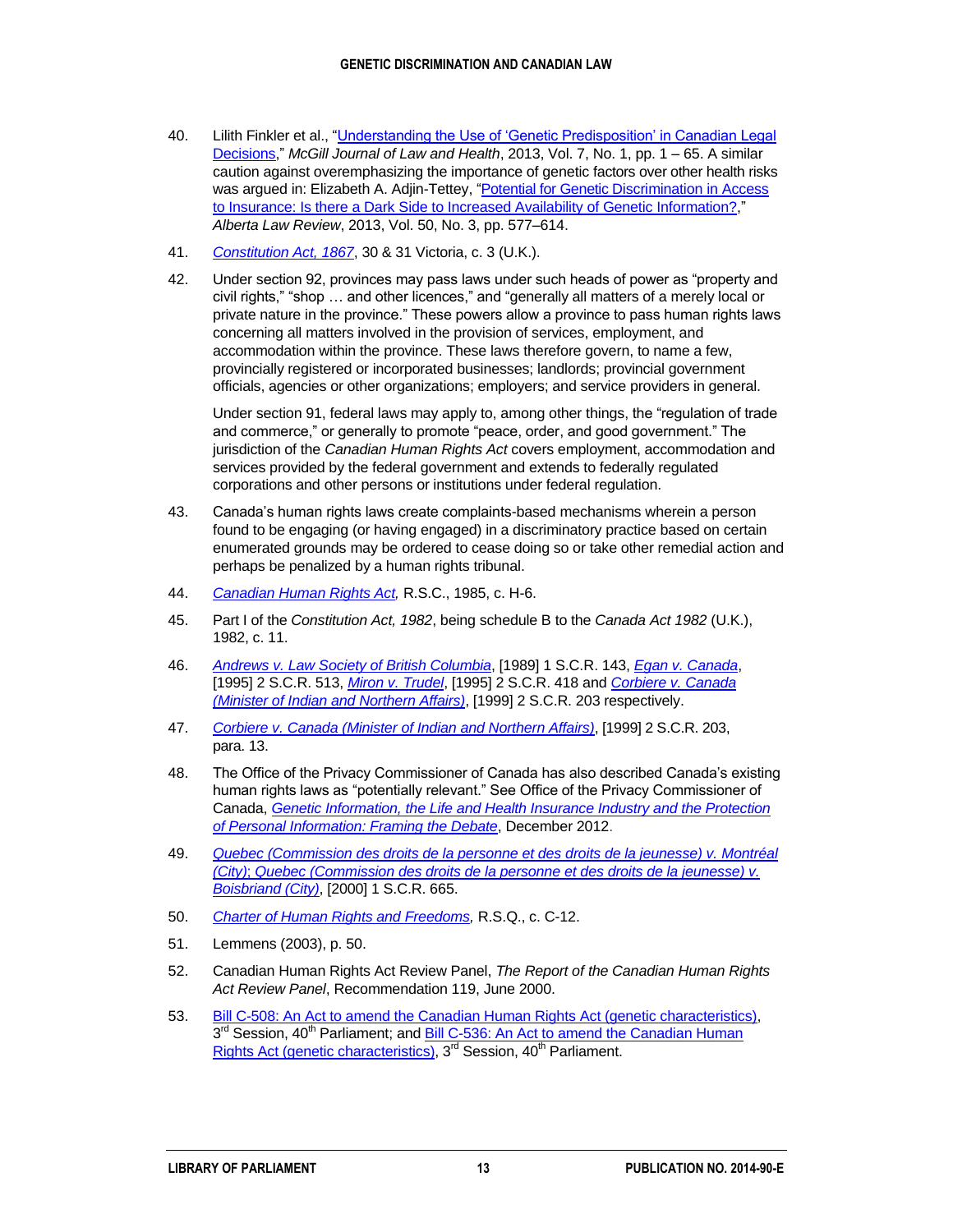- 54. [Bill C-445: An Act to amend the Canadian Human Rights Act \(genetic characteristics\),](http://www.parl.gc.ca/LegisInfo/BillDetails.aspx?Language=E&Mode=1&billId=6253929) 2<sup>nd</sup> Session, 41<sup>st</sup> Parliament. Bill C-445 was introduced by Member of Parliament Libby Davies on 1 October 2012 during the 41<sup>st</sup> Parliament, and was reinstated on 16 October 2013.
- 55. [Bill S-201: An Act to prohibit and prevent genetic discrimination,](http://www.parl.gc.ca/LEGISInfo/BillDetails.aspx?Language=E&Mode=1&billId=6257110) 2<sup>nd</sup> Session, 41<sup>st</sup> Parliament.
- 56. *[Canada Labour Code](http://laws-lois.justice.gc.ca/eng/acts/L-2/index.html)*, R.S.C., 1985, c. L-2.
- 57. Also, no other person would be permitted to disclose to the employer the results of an employee's genetic test, or that an employee has taken a test, and the employer may not receive or use such test results without the written consent of the employee. The bill also proposes a complaint mechanisms for employees who feel they have been discriminated against.
- 58. The proposed law would create exemptions for persons providing medical care or conducting scientific research. Also, the proposed section 6 would permit the disclosure of the results of genetic tests already taken where "a contract of insurance for an amount that exceeds \$1,000,000 or that pays a benefit of more than \$75,000 per annum" and where this is already permitted by provincial laws.
- 59. Senate, Standing Committee on Human Rights, *[Evidence](http://www.parl.gc.ca/Content/SEN/Committee/412/ridr/51596-e.htm?Language=E&Parl=41&Ses=2&comm_id=77)*, 2<sup>nd</sup> Session, 41<sup>st</sup> Parliament, 29 September 2014 (Senator James Cowan).
- 60. Ontario, [Bill 127: An Act to amend the Human Rights Code with respect to genetic](http://pantone201.ca/WEBSKINS/MPP/PDF/201.PDF)  [characteristics,](http://pantone201.ca/WEBSKINS/MPP/PDF/201.PDF)  $2^{nd}$  Session,  $40^{th}$  Legislature.
- 61. The Canadian Coalition for Genetic Fairness, a non-government organization whose membership includes a number of national health advocacy groups, has been advocating for a Canadian law to address genetic discrimination. See: *[About CCGF](http://www.ccgf-cceg.ca/en/about-ccgf)*, 2009. See also endnotes 38 and 90.
- 62. *[Personal Information Protection and Electronic Documents Act](http://laws-lois.justice.gc.ca/eng/acts/p-8.6/)* (PIPEDA), S.C. 2000, c. 5.
- 63. See, for example, *[Personal Information Protection Act](http://www.bclaws.ca/civix/document/id/complete/statreg/03063_01)*, S.B.C. 2003, c. 63; *[Personal](http://www.qp.alberta.ca/1266.cfm?page=P06P5.cfm&leg_type=Acts&isbncln=9780779762507)  [Information Protection Act](http://www.qp.alberta.ca/1266.cfm?page=P06P5.cfm&leg_type=Acts&isbncln=9780779762507)*, S.A. 2003, c. P-6.5; and *[Loi sur la protection des](http://www2.publicationsduquebec.gouv.qc.ca/dynamicSearch/telecharge.php?type=2&file=/P_39_1/P39_1.html)  [renseignements personnels dans le secteur privé](http://www2.publicationsduquebec.gouv.qc.ca/dynamicSearch/telecharge.php?type=2&file=/P_39_1/P39_1.html)*, L.R.Q., ch. P-39.1.
- 64. The *Personal Information Protection and Electronic Documents Act* [PIPEDA] applies to all provinces, unless a province has passed its own private sector privacy legislation that is deemed "substantially similar" to PIPEDA by a declaration of the Governor in Council. Such provincial legislation replaces PIPEDA within that province, except where matters relating to interprovincial or federally regulated commercial activity are involved. (Currently, British Columbia, Alberta and Quebec have substantially similar legislation that replaces PIPEDA.) In addition, many of the provinces have passed statutes related to the privacy of health information. Those that have been determined to be "substantially similar" are available on th[e Privacy Commissioner's website.](http://www.priv.gc.ca/legislation/ss_index_e.cfm#contenttop) PIPEDA continues to apply to the private sector in all other provinces, and to private sector commercial activity that does not involve health information custodians or health information in Ontario.
- 65. An example would be Ontario, *[Personal Health Information Protection Act](http://www.e-laws.gov.on.ca/html/statutes/english/elaws_statutes_04p03_e.htm)*, S.O. 2004, c. 3, Schedule A. Alberta also has its own *[Health Information Act](https://www.assembly.ab.ca/HIAReview/Health_Information_Act.pdf)* (R.S.A. 2000, c. H-5), as do several other provinces, but because this legislation has not been declared "substantially similar" to PIPEDA by the Governor in Council, its applicable jurisdiction is more limited. Alberta's Act, for example, applies under provincial jurisdiction to all doctors paid out of the Alberta Health Care Insurance Plan to provide services, but would not necessarily apply to doctors in private clinics who do not receive this funding.
- 66. Private employers are covered by PIPEDA, except in Alberta, British Columbia, and Quebec, which have their own "substantially similar" private sector privacy legislation.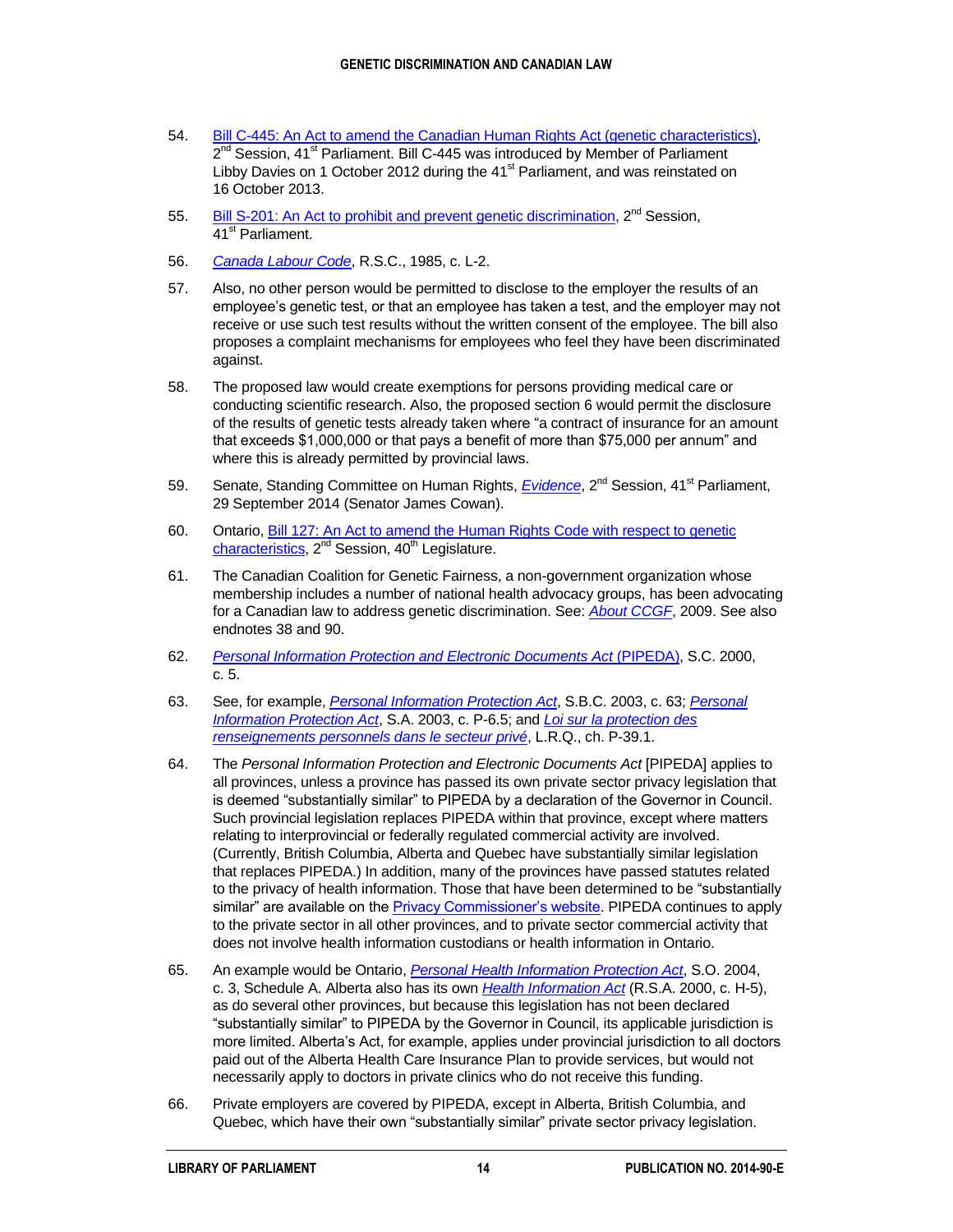- 67. All the provinces and territories have some form of privacy legislation that governs how public sector institutions handle personal information. The law that applies to the public sector at the federal level is the *[Privacy Act](http://laws.justice.gc.ca/eng/acts/P-21/)*, R.S.C. 1985, c. P-21.
- 68. There are certain exemptions from the consent requirement in the Act, including collection, use and disclosure of personal information with respect to emergencies that threaten life, health and safety, as well as law enforcement investigations and activities. The detailed list of exemptions can be found in section 7 of PIPEDA.
- 69. PIPEDA, s. 5; and Schedule 1, ss. 4.2.3 and 4.3.2.
- 70. Ibid., Schedule 1, ss. 4.3.4 and 4.3.6.
- 71. Ibid., s. 4.7.2.
- 72. Office of the Privacy Commissioner of Canada, *[Genetic Information, the Life and Health](http://www.priv.gc.ca/information/pub/gi_intro_e.asp)  [Insurance Industry and the Protection of Personal Information: Framing the Debate](http://www.priv.gc.ca/information/pub/gi_intro_e.asp)*, 21 December 2012.
- 73. Stephen Orr, "Privacy of Genetic Information in Canada: A Brief Examination of the Legal and Ethical Tools That Should Frame Canada's Regulatory Response," *Canadian Journal of Law and Technology*, November 2004, Vol. 3, No. 3, pp. 127–140.
- 74. Trudo Lemmens, Lori Luther, and Michael Hoy, "Genetic Information Access, a Legal Perspective: A Duty to Know or a Right Not to Know, and a Duty or Option to Warn," *Encyclopaedia of Life Sciences*, John Wiley & Sons Ltd., Chichester, 15 July 2008.
- 75. Michael Hoy and Maureen Durnin, *The Potential Economic Impact of a Ban on the Use of Genetic Information for Life and Health Insurance*, March 2012; Angus Macdonald, "The Actuarial Relevance of Genetic Information in the Life and Health Insurance Context," July 2011, available at Office of the Privacy Commissioner of Canada[, Privacy Research](https://www.priv.gc.ca/information/research-recherche/2012/gi_intro_e.asp#_ftniv)  [Papers,](https://www.priv.gc.ca/information/research-recherche/2012/gi_intro_e.asp#_ftniv) 12 December 2012.
- 76. Office of the Privacy Commissioner, *[Genetic Information: Consent, Privacy and Research](http://www.priv.gc.ca/media/sp-d/2009/sp-d_20091127_e.asp)  Biobanks – [Remarks at the Genome Canada/Office of the Privacy Commissioner](http://www.priv.gc.ca/media/sp-d/2009/sp-d_20091127_e.asp)  [Workshop](http://www.priv.gc.ca/media/sp-d/2009/sp-d_20091127_e.asp)*, 27 November 2009.
- 77. PIPEDA, s. 11.
- 78. Case summaries pertaining to the federal Privacy Commissioner's findings about insurance companies are available on the [Privacy Commissioner's website.](https://www.priv.gc.ca/cf-dc/index_e.asp) The Commissioner's authority in such matters was challenged in *[State Farm Mutual](http://decisions.fct-cf.gc.ca/fc-cf/decisions/en/item/58283/index.do)  [Automobile Insurance Company v. Privacy Commissioner of Canada](http://decisions.fct-cf.gc.ca/fc-cf/decisions/en/item/58283/index.do)*, 2010 FC 736, T-604-09. The Federal Court did not address this issue in its decision, however. See also: Office of the Privacy Commissioner, *[Recent Court Activity –](https://www.priv.gc.ca/leg_c/court_p_11_e.asp) State Farm Mutual [Automobile Insurance Company v. Privacy Commissioner of Canada and Attorney](https://www.priv.gc.ca/leg_c/court_p_11_e.asp)  [General of Canada](https://www.priv.gc.ca/leg_c/court_p_11_e.asp)*, 22 December 2010.
- 79. Not all matters contained in PIPEDA can be litigated, but most substantive issues under the legislation, i.e., those that concern the key privacy principles and protections in Schedule 1, can be brought to the courts (see PIPEDA, s. 14).
- 80. PIPEDA, s. 14.
- 81. Ibid., s. 15.
- 82. Ibid., s. 16.
- 83. See, for example, *[Human Rights Code](http://www.e-laws.gov.on.ca/html/statutes/english/elaws_statutes_90h19_e.htm#BK25)*, R.S.O. 1990, c. H.19, ss. 22 and 25.
- 84. *Ontario (Human Rights Commission) v. Zurich Ins. Co.* (1992), 16. C.H.R.R. D/255 (S.C.C.).